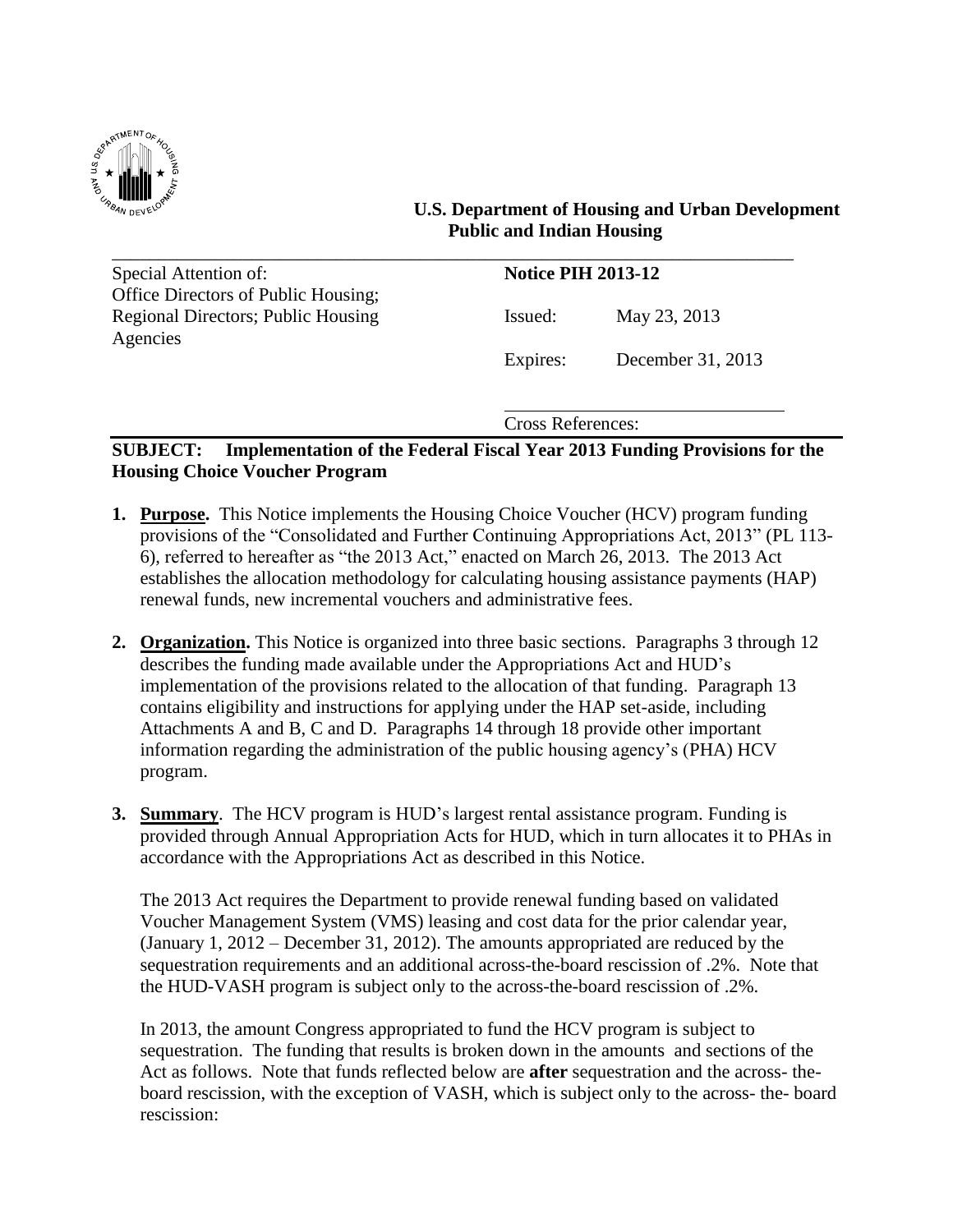## **2013 Appropriations following Sequestration**

| HAP Renewal funding $1$                       | \$16,349,364,819 |
|-----------------------------------------------|------------------|
| <b>Tenant Protection Vouchers</b>             | 71,077,050       |
| <b>Administrative Fees</b>                    | 1,305,528,490    |
| Family Self-Sufficiency                       | 56,861,640       |
| <b>Veterans Affairs Supportive Housing</b>    | 74,850,000       |
| Mainstream 5 Year Program                     | 106,158,786      |
| <b>Total Available CY 2013 Appropriations</b> | \$17,963,840,785 |

This implementation notice provides detailed information concerning how HUD calculates funding for every PHA's HCV program. In addition, each PHA will receive a funding letter with the PHA's specific funding calculations attached. If a PHA does not understand the calculation or has questions related to this Notice, the PHA should contact its Financial Analyst (FA) at the Financial Management Center (FMC).

PHAs are encouraged to pay particular attention to the set-aside funding provisions (listed in Paragraph 13) and the Attachments A, B, C and D to this Notice. The 2013 Act provides a set-aside of up to \$103 million for specific categories only. In order to be considered for funding under the set-aside, a PHA must meet the eligibility requirements described in Paragraph 13, and submit a completed Attachment A and/or B (and, where applicable, Attachments C and D) and the required supporting documentation in the timeframe and manner prescribed in this Notice.

## **4. Calculation of CY 2013 HAP Renewal Funding**

The 2013 Act requires that HUD apply a re-benchmarking renewal formula based on validated leasing and cost data in VMS for **calendar year (CY) 2012** (January 1, 2012 through December 31, 2012) to calculate the PHA's renewal allocation. The renewal provisions of the Act are stated in **Appendix A**.

HUD will provide renewal funding as follows:

 $\overline{a}$ 

Step 1: A new HAP funding baseline will be established based on all validated leasing and cost data<sup>2</sup> (not to exceed unit months available under the Annual Contributions Contract (ACC)) in VMS for CY2012 for HAP costs during the re-benchmarking period. Note that PHAs that were located in a disaster area may also receive adjustments to HAP renewal funding. **<sup>3</sup>**

<sup>&</sup>lt;sup>1</sup>From the HAP Renewal funding, the 2013 Act provides up to \$103 million which will be used as a set-aside to address four specific categories of need.

 $2<sup>2</sup>$  In those rare instances where vouchers were transferred from one PHA to another during the re-benchmarking period, the leasing and cost data of the PHAs will be adjusted to ensure that the leasing and costs represented by the transferred vouchers are properly accounted for in the eligibility determinations.

<sup>&</sup>lt;sup>3</sup>The Disaster Relief Appropriations Act, 2013 (PL113-2) authorized HUD to make adjustments to a PHA's Housing Assistance Payment renewal funding and Administrative Fee eligibility for 2013 if it has been affected by a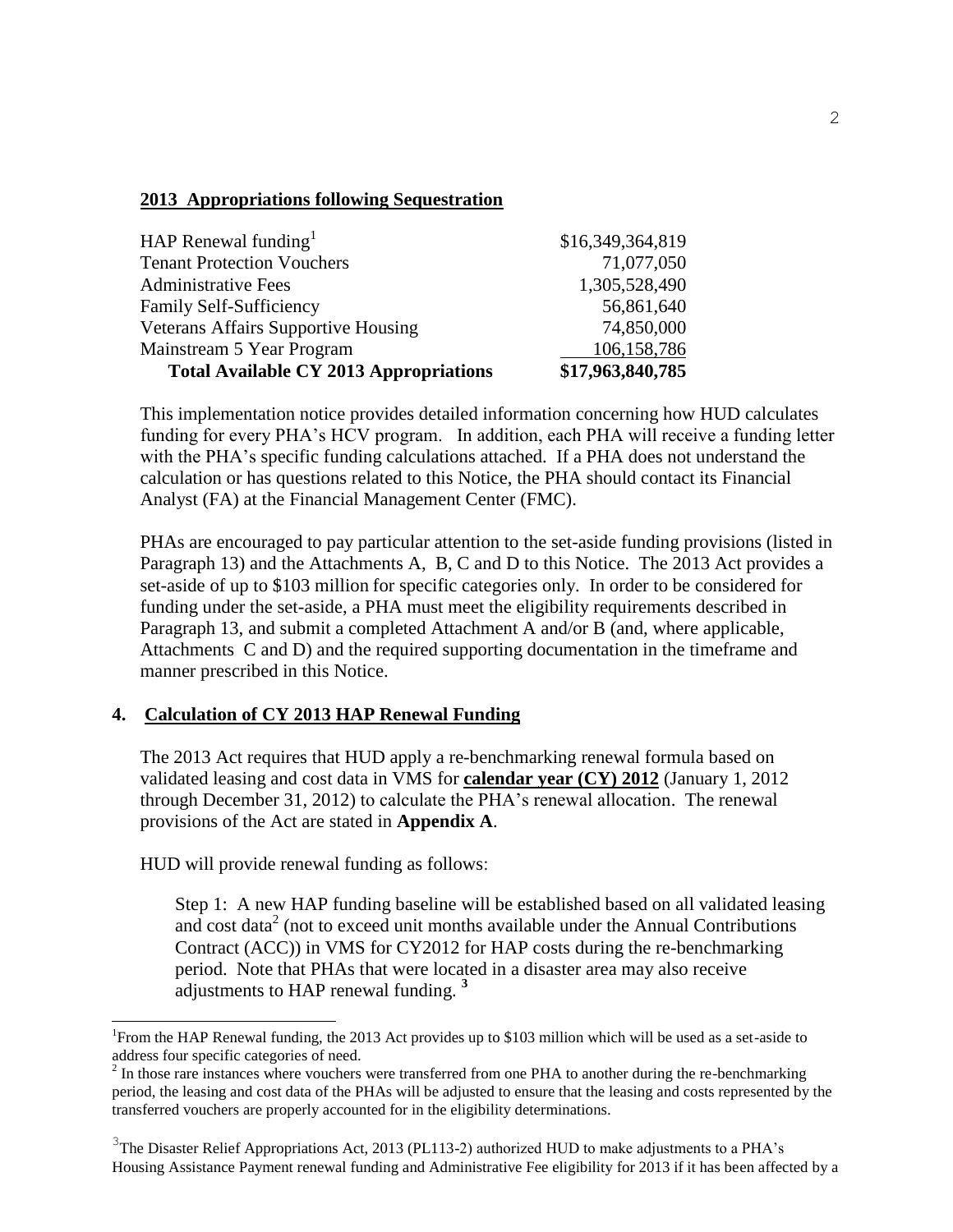Step 2: As required by the Act, HUD will make adjustments for the first-time renewal of certain vouchers. These are tenant protection vouchers and special purpose vouchers such as Family Unification, Veterans Affairs Supportive Housing and Nonelderly Disabled vouchers that are initially expiring in CY 2013. The adjustment to be provided will be an inflation factor to reflect cost increases expected in CY 2013. PHAs should refer to their renewal funding allocation enclosure for further details. First time increments not initially funded for twelve months will receive the additional funding required for CY 2013, as identified on the funding enclosures of the affected PHAs. Note that funding for VASH renewals is **not** subject to sequestration but is subject to the across-the-board rescission of .2%.

Step 3: The HUD inflation factor adjusted for localities will be applied to the PHA's calculated 12 month renewal requirement after all adjustments have been applied under Steps 1 and 2 above. The inflation factors that HUD will use to reflect inflation are posted by HUD's Office of Policy, Development and Research at http://www.huduser.org/portal/.

 Step 4: Proration: HUD will determine the total eligibility for all PHAs and compare that amount to the total available HAP renewal funding per the 2013 Act in order to determine a proration factor. This proration factor will then be applied to each PHA's CY 2013 eligibility. A proration of less than 100 percent will be applied because the nationwide eligibility exceeds the available HAP renewal funding following the sequestration reductions.

## **5. Set-aside of up to \$103 million to Adjust PHA Allocations**.

 $\overline{\phantom{a}}$ 

The Department has authority to adjust PHAs HAP allocations for the categories outlined below. The submission deadline for these set-aside categories is **June 24, 2013.** Note that **Category 1** is a new category and HUD is prioritizing the use of set-aside funding to prevent terminations of families due to insufficient funding. (PHAs applying for Category 1 funds may still submit applications after June, 24, 2013; however, applications received after June 24, 2013, will be evaluated and funded on a first-come, first-served basis as the funds are limited.)

PHAs applying for categories **other than** Category 1, should be aware that reviews of these applications will be deferred until after all Category 1 applications submitted by the June 24th, 2013 due date have been reviewed and a determination made as to funding eligibility. Set-Aside Categories:

natural disaster in Federal Fiscal Year (FFY) 2013, which means on or after October 1, 2012. In order to be eligible for this adjustment, a PHA must have been affected by a disaster in an area for which the President declared a disaster during FFY 2013 under title IV of the Robert T. Stafford Disaster Relief and Emergency Assistance Act (42 U.S.C. 5170 et seq.). PHAs were notified of this provision by letter of April 15, 2013 and the requirements for submitting a request for adjustment to the Department by close of business, April 30, 2013. Approved adjustments will be incorporated into the renewal allocations of affected PHAs.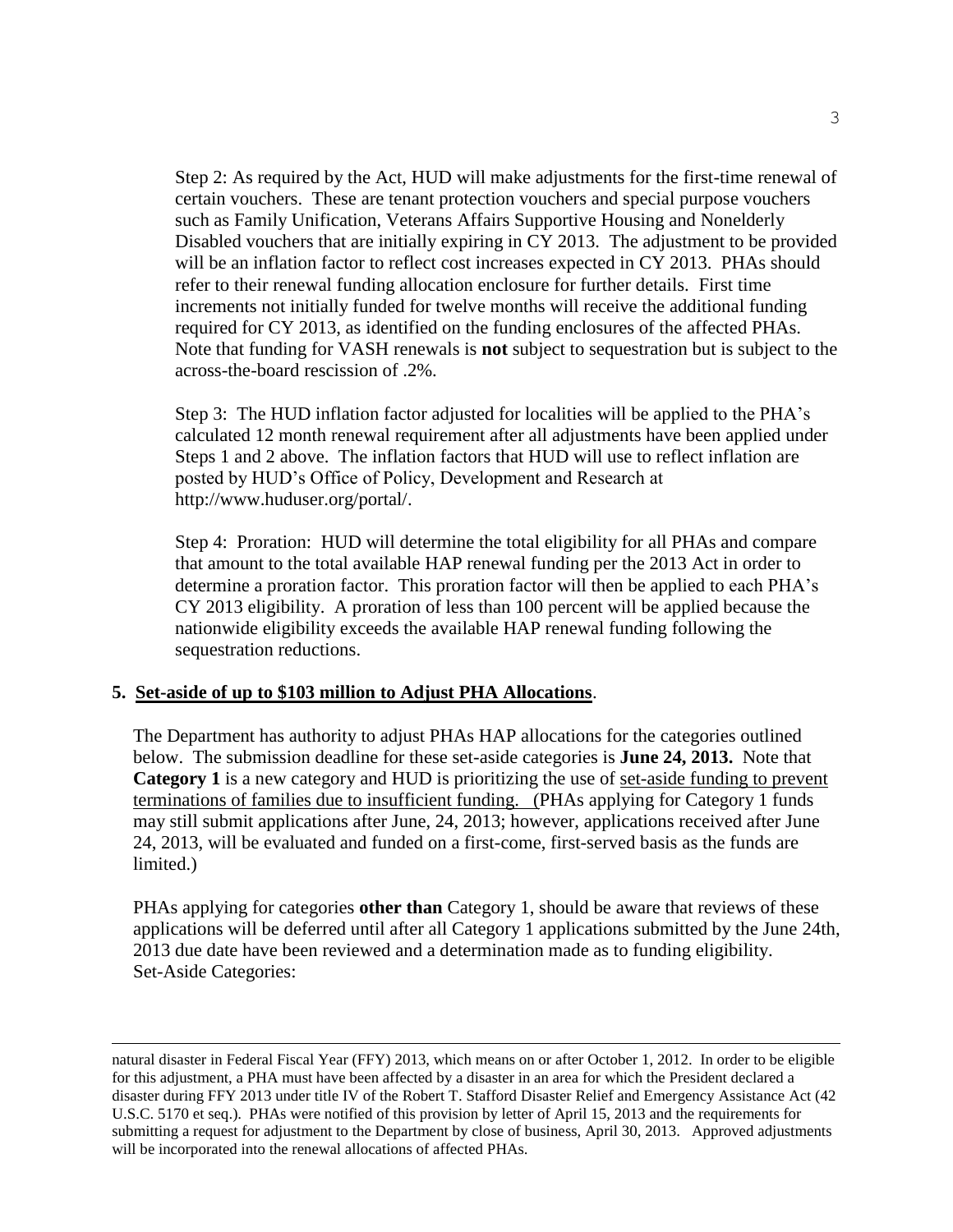**Category 1: Prevention of Terminations due to Insufficient Funding.** This is a new category. The Act provides that set-aside funding may be made available to PHAs that despite taking reasonable cost savings measures, as determined by the Secretary, would otherwise be required to terminate participating families from the program due to insufficient funds.

**Category 2a: Unforeseen Circumstances**

# **Category 2b: Portability cost increases**

# **Category 3: Project Based Vouchers**

# **Category 4: HUD-VASH**

With the exception of Category 1, other categories may not be funded depending on the number of eligible applications and funding limitations.

## **Please refer to Paragraph 13 of this Notice for more details about the set-aside categories, eligibility requirements and submission deadlines.**

**6. Tenant Protection Vouchers.** Tenant protection vouchers are available for activities such as public housing relocation, HOPE VI, voluntary conversions, Moderate Rehabilitation (MR) replacements, Single Room Occupancy (SRO) replacements, and Multifamily Housing conversions, such as terminations, opt-outs, property disposition relocations, prepayments, and Rental Assistance Demonstration (RAD) conversions.

Due to limited funding availability, tenant protection vouchers are only being provided for eligible units that are occupied at the time of the eligibility event for Multifamily Housing conversion actions and the date of the Section 8 application for Public Housing demolition/disposition. The Department is unable to provide replacement vouchers for units that are currently unoccupied but were occupied within 24 months that cease to be available as public housing or assisted housing. (See Appendix A for Appropriations text). Should significant amounts of tenant protection funding remain at the end of FY 2013, HUD may reconsider funding some unoccupied units, but in no instance would funding exceed the statutory limitation described above in the 2013 Act.

The initial funding term is typically 12 months. However, subject to availability of tenant protection funding, the initial term may vary by CY quarter. When the initial funding term is less than 12 months, the tenant protection increment will be renewed at expiration.

# **7. Funding for Administrative Costs**.

The 2013 Act provides **\$1,305,528,489** for administrative fees to PHAs administering the voucher program (See Appendix A for Appropriations text). Of the appropriated amount, approximately **\$1,295,528,489** will be available for ongoing administrative fees and fees for new vouchers and approximately **\$10,000,000** will be made available to allocate to PHAs that need additional funds to administer their Section 8 programs.

# **A) Ongoing Administrative Fees and Administrative Fees for** N**ew Vouchers.**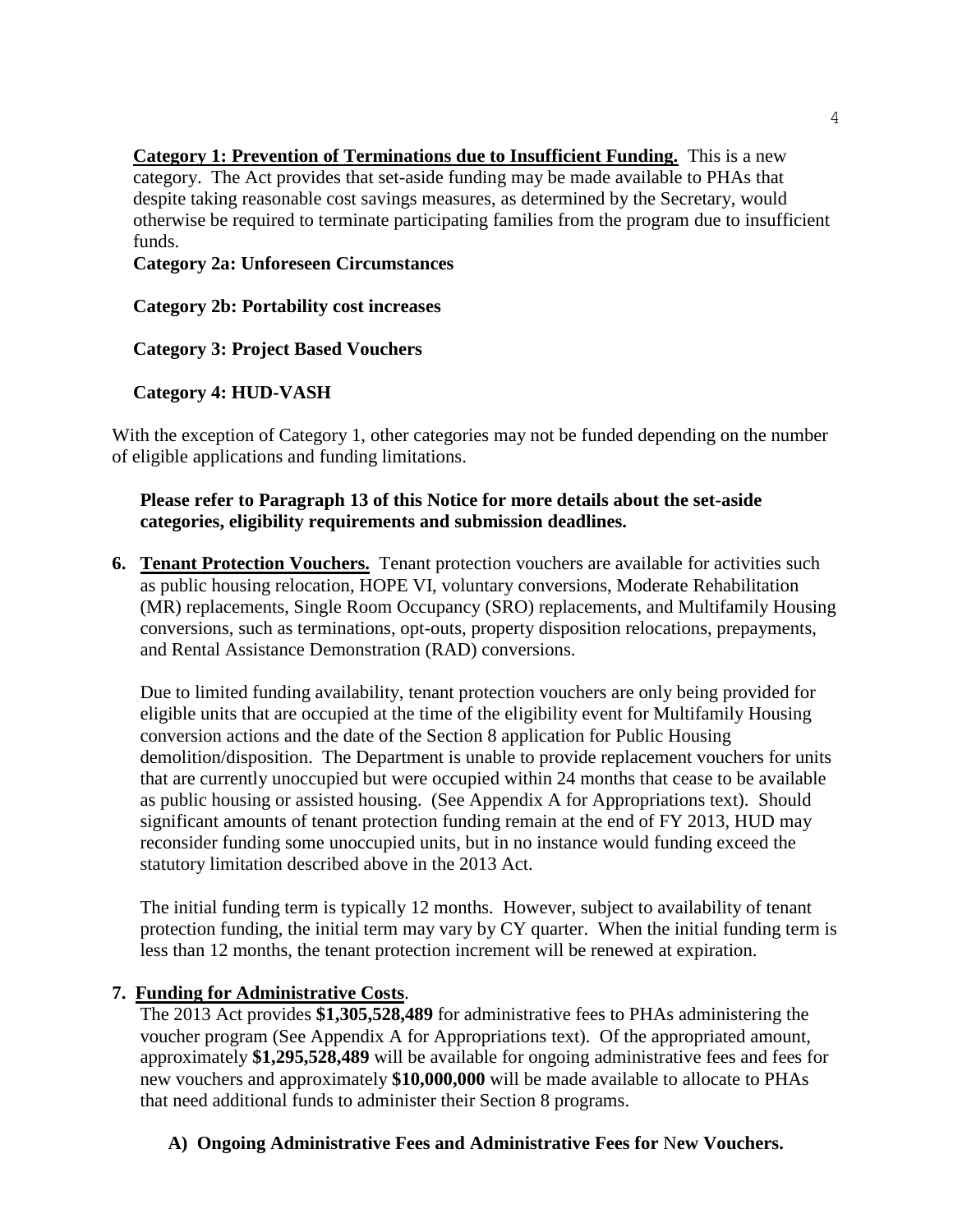Ongoing administrative fees and administrative fees for new vouchers will be paid based on leasing. These administrative fees will be calculated for CY 2013 as provided for by Section 8 (q) of the United States Housing Act (and related Appropriation Act provisions) as in effect immediately before the enactment of the Quality Housing and Work Responsibility Act (QHWRA) of 1998 (Public Law 105-276). Under this calculation, PHAs will be paid a fee for each voucher that is under HAP contract as of the first day of each month. Administrative fees for new incremental vouchers will also be paid based on leasing.

Please note that beginning in CY 2010, HUD no longer provided a lower administrative fee for PHA owned units. A PHA earns the same amount of administrative fee for a PHA owned unit as it does for a non-PHA owned unit.

#### **1) Proration and Reconciliation of Administrative Fees:**

HUD has developed and posted administrative fee rates for each PHA to enable PHAs to calculate potential fee eligibility. Fee rates have been posted to the HCV website:

[http://portal.hud.gov/hudportal/HUD?src=/program\\_offices/public\\_indian\\_housin](http://portal.hud.gov/hudportal/HUD?src=/program_offices/public_indian_housing/programs/hcv) [g/programs/hcv](http://portal.hud.gov/hudportal/HUD?src=/program_offices/public_indian_housing/programs/hcv)

HUD advances administrative fees to PHAs on a monthly basis prior to receiving actual leasing data from PHAs in VMS. Each PHA's administrative fee eligibility will be reconciled every quarter based on actual reported leasing. Any amount due the PHA that resulted from reconciliations will be disbursed; any amount due from the PHA will be offset from a subsequent administrative fee payment. A final reconciliation will be completed after the December 2013 leasing data is reported in VMS.

HUD compares each month's national eligibility for administrative fees to  $1/12<sup>th</sup>$ of the appropriated amount available for ongoing administrative fees. In addition, please note that in CY 2013 there is a sequestration reduction (and an additional across-the-board rescission of .2%). HUD then prorates the administrative fees (and consequently the monthly disbursements) based on prior reported leasing to the extent necessary not to exceed the amount appropriated for ongoing administrative fees for CY 2013. **Please note that fees provided for VASH units leased are not subject to the sequestration reduction (other than the .2% across-the-board rescission)**.

PHAs have received administrative fee advances for the early months of CY 2013 that are subject to reconciliation. Based on the Appropriations amount, PHAs should assume that the amounts advanced in the early months of the CY 2013 will exceed the final earnings for those early months.

#### **2) Blended Rate Administrative Fees and Higher Administrative Fee Rates:**

**(a) Blended Rate Administrative Fees**: PHAs serving multiple administrative fee areas may, in lieu of the fee determined for their agency,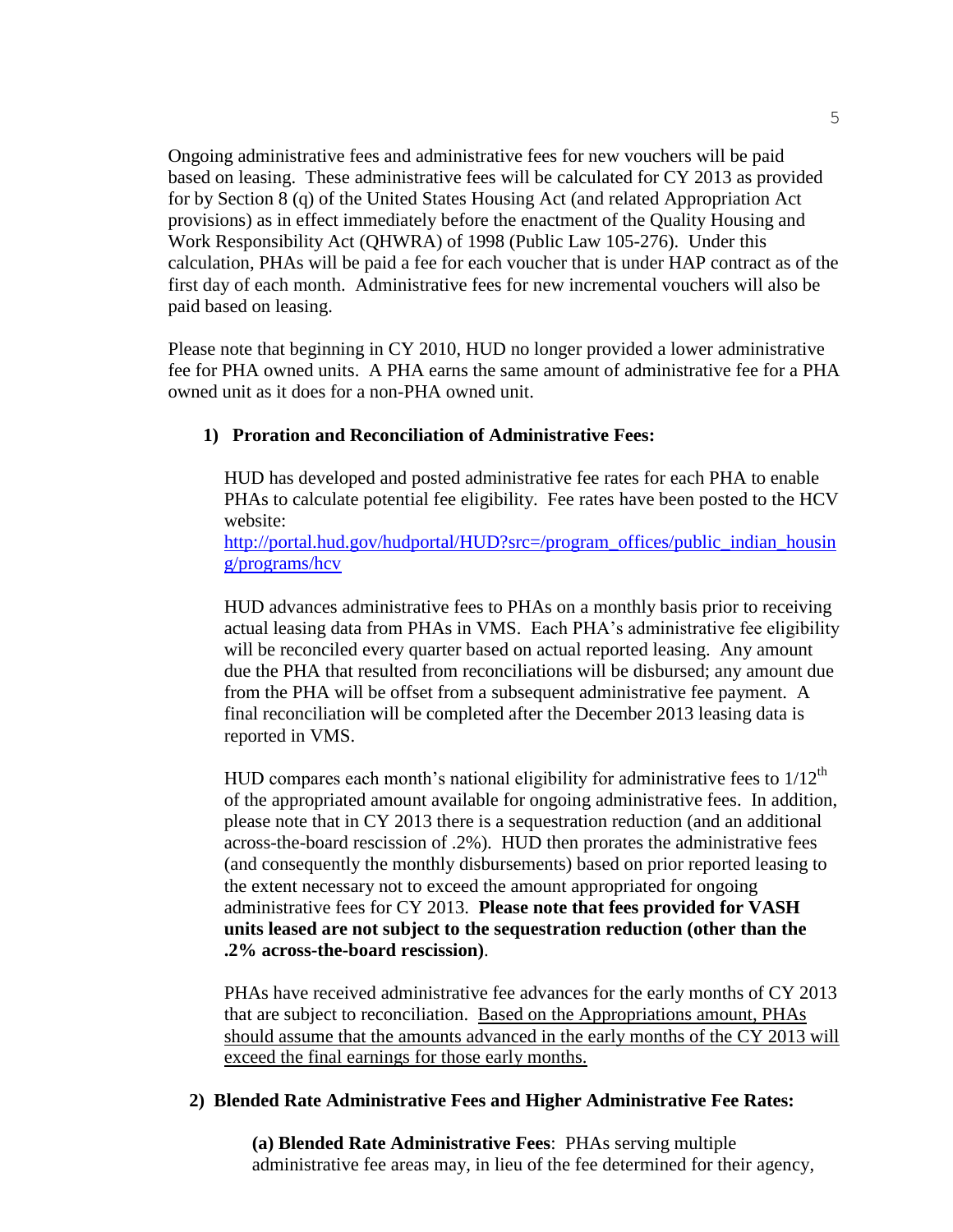request a blended rate based on the actual location of their assisted units. The blended rate will be used for the entire CY 2013.

**(b) Higher Administrative Fee Rates:** A PHA that operates over a large geographic area, defined as multiple counties, may request higher administrative fees. An approved higher administrative fee rate will apply only to CY 2013. At the end of the year the PHA will be required to submit evidence to the FMC of actual costs, to enable HUD to determine if the entire approved increase was needed; excess funds will be recaptured by HUD.

**PHAs were advised via email on March 28, 2013 of the procedures for requesting a blended administrative fee rate or a higher administrative fee rate if eligible under the circumstances as described above. The deadline date for both types of requests was April 30, 2013. Unfortunately, HUD cannot accept additional applications at this time.**

**B) Special Fees.** As stated above, HUD will make up to **\$10,000,000** available to allocate to PHAs that need additional funds to administer their Section 8 programs. These funds may be provided for the following non-exclusive purposes:

- Homeownership Fees: HUD will provide a \$200 special fee for every homeownership closing reported in PIC for families participating in the Voucher Homeownership, Section 8 Family Self-Sufficiency, or a Section 8 MTW Homeownership programs. These special fees are paid to the PHAs administering the vouchers after the homebuyers closings are reported in PIC and closing dates are provided to the Department. HUD will provide these fees automatically; therefore, PHAs do not need to apply for these funds.
- Special Fees for Multifamily Housing Conversion Actions: A special (one-time) fee of \$200 will be provided for each unit **occupied** on the date of the eligibility event, for multifamily housing conversions only. HUD will provide these fees automatically; therefore, PHAs do not need to apply for these funds.
- Special Fees for Receiving PHAs where portability vouchers comprise a significant portion of their vouchers under lease. This is a new special fee category that will be considered starting in CY 2013. Additional guidance will be provided via letter to PHAs. This category, as any other under the admin fee setaside will be subject to the availability of funds. HUD anticipates that it will provide these special fees automatically; therefore, PHAs will not need to apply for these funds. Details will be provided in the forthcoming letter.
- Disaster Fee adjustments (Sec 1091). HUD will provide an administrative fee adjustment for PHAs that were affected by a disaster in an area for which the President declared a disaster during FFY 2013 under title IV of the Robert T. Stafford Disaster Relief and Emergency Assistance Act (42 U.S.C. 5170 et seq.). PHAs were notified of this provision by letter of April 15, 2013, and the requirements for submitting a request for adjustment to the Department by close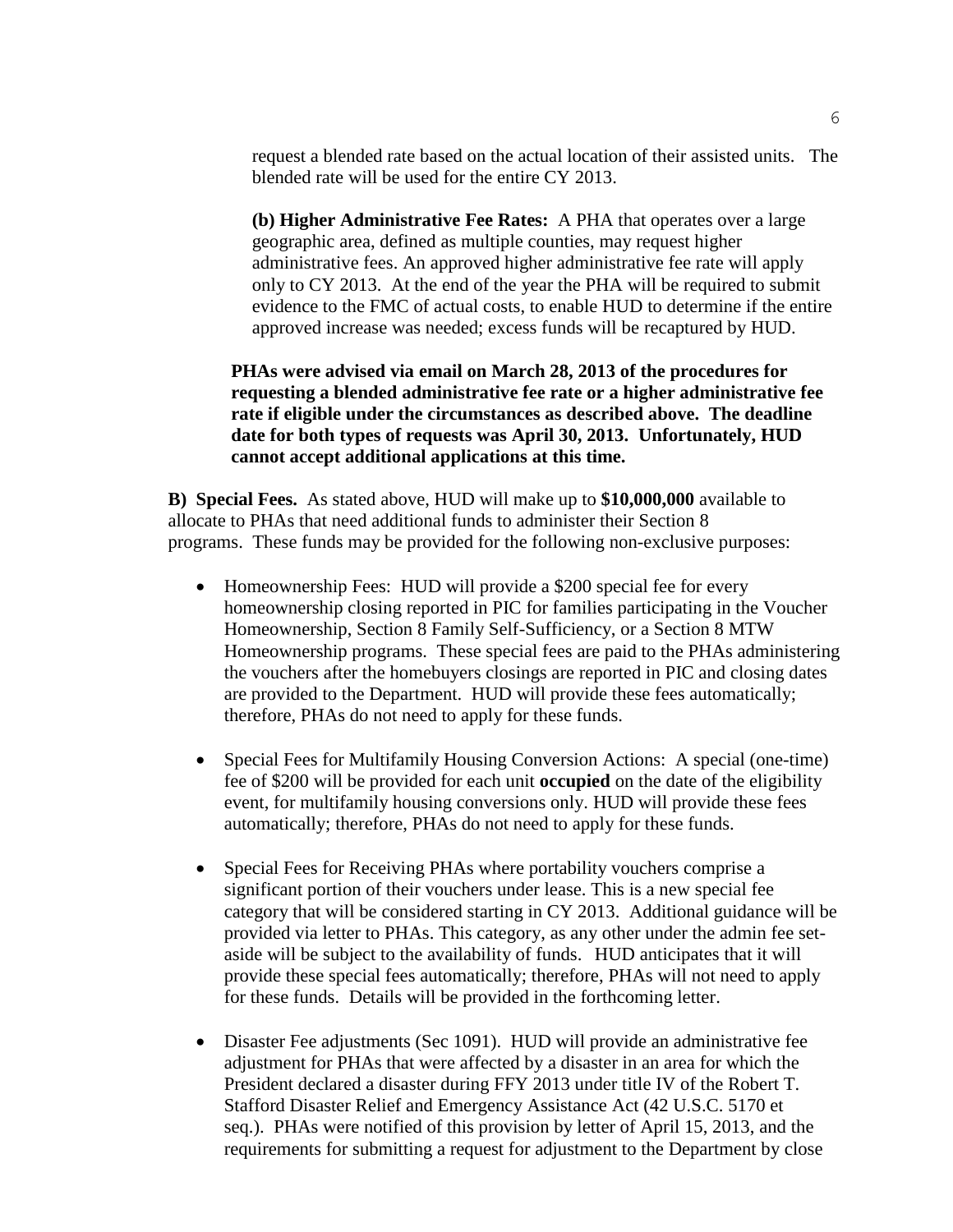of business, April 30, 2013. Approved adjustments will be provided to eligible PHAs via letter and disclosed in their 2013 funding award enclosures.

**Should HUD determine during the course of the calendar year that the entire estimate of \$10 million may not be needed for extraordinary costs, a portion of this set-aside may be re-programmed for use as on-going administrative fees in order to increase the fee proration.**

## **C. Uses of Administrative Fees.**

- i. Administrative Fees. Administrative fees may only be used to cover costs incurred to perform PHA administrative responsibilities for the HCV program in accordance with HUD regulations and requirements.
- ii. UNA (formerly known as "administrative fee reserve"). Any administrative fees from 2013 funding (as well as 2004, 2005, 2006, 2007, 2008, 2009, 2010, 2011 and 2012 funding) that are subsequently moved into the unrestricted net assets (UNA) account at the PHA's fiscal year (FY) end must only be used for activities related to the provision of tenant-based rental assistance authorized under Section 8, including related development activities. Examples of related development activities include, but are not limited to, unit modification for accessibility purposes and development of project-based voucher units. If a PHA has not adequately administered its HCV program, HUD may prohibit use of funds in the UNA account and may direct the PHA to use funds in that account to improve administration of the program, for HCV HAP expenses, or to reimburse ineligible expenses in accordance with the regulation at 24 CFR 982.155(b)(3).
- **8. Family Self-Sufficiency (FSS)**. The 2013 Act provides that **\$56,861,640** shall be made available for FSS coordinators under section 23 of the Act. A Notice of Funding Availability (NOFA) will be published during 2013 that will provide the eligibility criteria and application requirements for these funds.

# **9.** V**eterans Affairs Supportive Housing (VASH) and Other Special Purpose Vouchers (SPVs).**

**VASH Funding.** The 2013 Act provides funding for new incremental vouchers for the VASH program in the amount of **\$74,850,000**. **Note that funding for VASH is not subject to sequestration except for the across-the-board rescission of .2%. The amount of \$74,850,000 is net amount available after the across-the-board rescission.** As provided by the FY 2013 Act, the Department of Veterans Affairs (VA) identified VA Medical Centers (VAMCs) to participate in VASH. In selecting sites, the VA took into account factors such as the population of homeless veterans needing services, the number of homeless veterans recently served by the homeless programs at each VAMC, geographic distribution and the VA's case management resources. Once the VA selected the VAMCs, HUD identified a PHA to partner with each site taking into account location and administrative performance of the PHA. These PHAs were invited by HUD to apply for 2013 VASH vouchers that will be administered in partnership with their local VASH VAMC.

# 10. **Mainstream 5-Year Program (MS5).**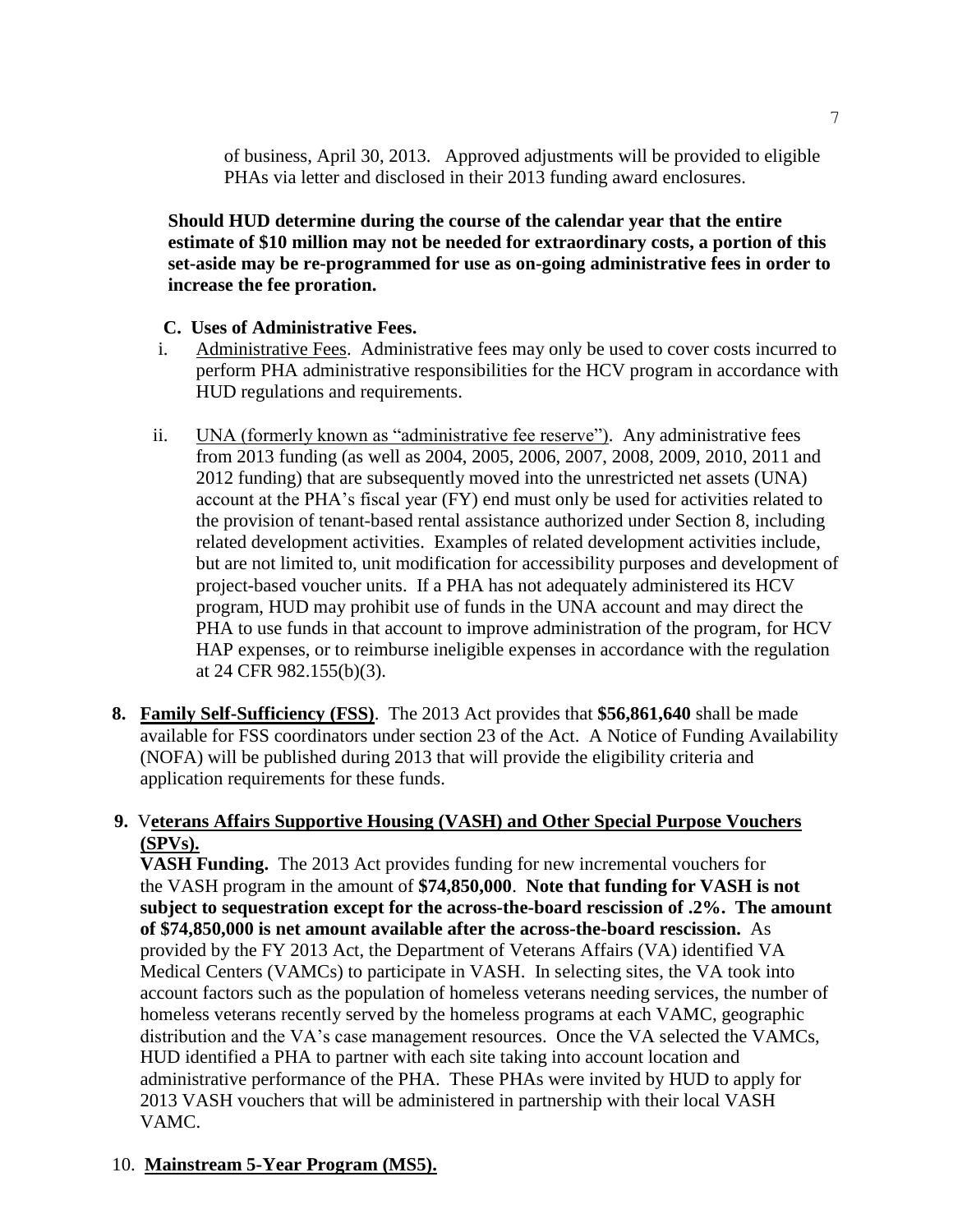Funding for this program historically came from the Section 811 Appropriations. The 2013 Act provides that renewal funding for CY 2013 will be provided from the Tenant-Based Rental Assistance Account (TBRA). Mainstream 5-Year program renewals will not be rebenchmarked during CY 2013; these renewals will continue to be calculated based on the same methodology as in previous years. PHAs are required to continue submitting budgets, requisitions and year-end settlement statements for this program to the FMC for review and approval.

- **11. Moving To Work (MTW) Agencies**. MTW agencies will continue to have their funding determined pursuant to their MTW agreements. HUD is directed by the 2013 Act to again apply the same proration factor to the HCV allocations for MTW agencies as is applied to all other PHAs. Note that MTW agencies may utilize Section 8 funds for Section 9 purposes in accordance with their agreements.
- **12. Excluded Programs**. The changes implemented by this Notice do not apply to renewal funding for the Section 8 Moderate Rehabilitation or Single Room Occupancy (SRO) programs.

# **13. Instructions for Applying for the Set-Aside HAP funds of \$103 million**

## **PHAs in Category 1 will receive priority, both in review of application and in funding awards.**

# **Set-Aside Categories and Eligibility Requirements:**

# **Category 1 – Shortfall Funds (Priority Category)**

For PHAs, that despite taking reasonable cost savings measures as determined by the Secretary, would otherwise be required to terminate participating families from the program due to insufficient funds.

Note: In a letter dated April 26, 2013, the Department advised PHAs that to be eligible for set-aside funding to prevent terminations due to insufficient funding under this category, the PHA must meet certain requirements. These requirements, along with the documentation that must be submitted are reiterated below.

## **To be eligible for funding under this category the PHA must meet the criteria outlined in a. (1) through (5) below and must submit the following documentation:**

- a) Attachment A Application for Category 1-Shortfall Funds and PHA Certification of Reasonable Cost Savings Measures Undertaken to Prevent Termination of HCV Participants Due to Insufficient Funds which certifies the following:
	- (1) At the time of application, the PHA is working with the HUD Shortfall Prevention Team (SPT), and SPT has confirmed the PHA is in a shortfall position. (PHAs that are not currently working with the SPT but believe they are in a shortfall position should immediately contact their HUD Field Office for assistance.)
	- (2) The PHA has ceased issuing vouchers to applicants. (Please note this does not apply to families that are participants and were issued a voucher to move to a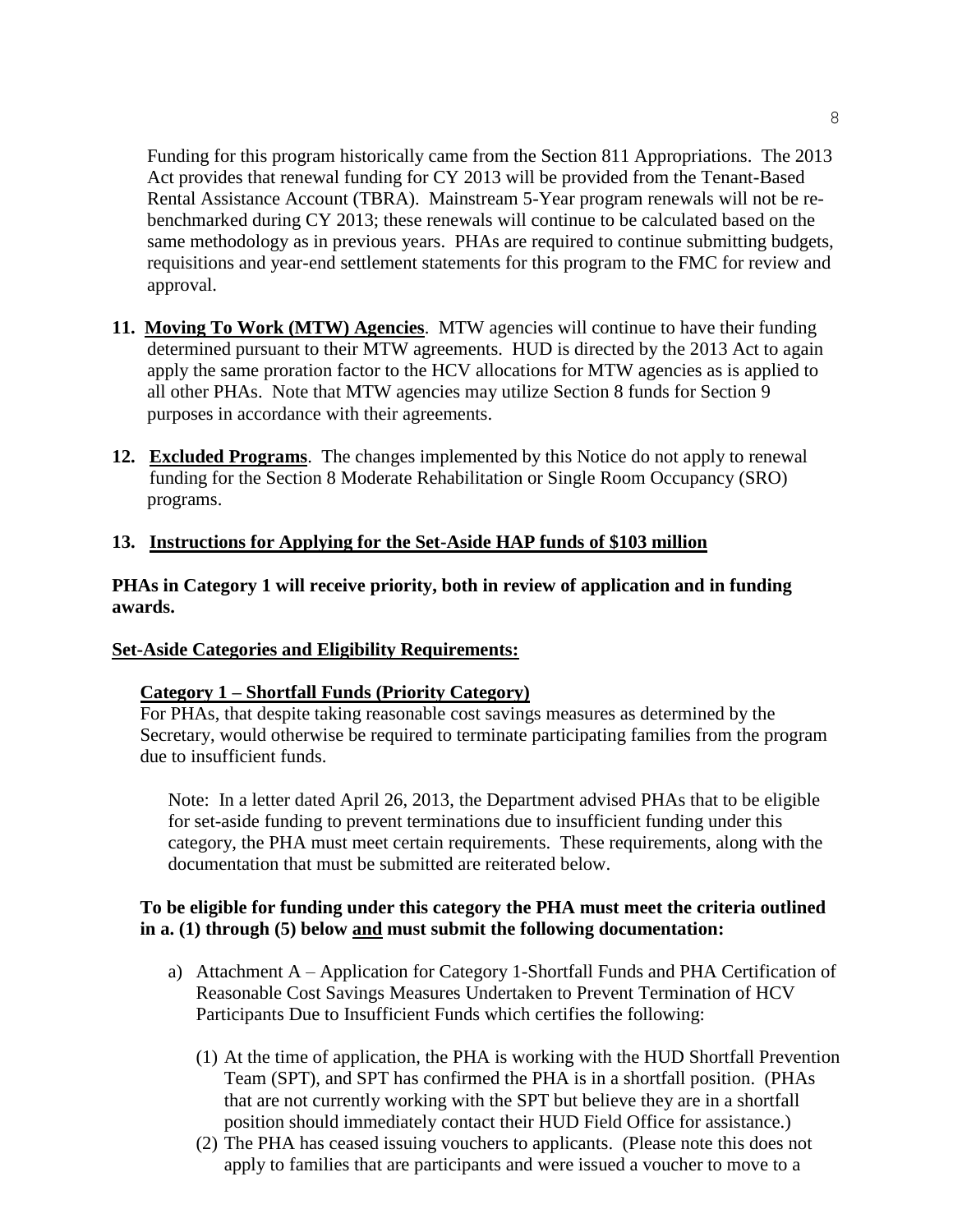different unit. This restriction is also not applicable to tenant protection vouchers that are being issued to targeted families that were residing in the covered property on the eligibility event, or where the PHA is leasing homeless veterans under a recent HUD VASH allocation. )

- (3) The PHA has rescinded or immediately rescinds following receipt of HUD's April 26, 2013 letter any vouchers remaining on the street that were issued to applicant families on or after April 1, 2013 and has stopped leasing those rescinded vouchers. Note this does not apply to vouchers issued under the two exceptions noted in (2) above. (PHAs were notified in March that the Sequestration was effective and of the expected impact on the proration for 2013 funding, as well as provided guidance on how to estimate their available resources in the wake of the Sequestration cuts. Therefore, HUD's expectation is that PHAs in shortfall positions would not have been issuing vouchers at such a late date, or have taken/are taking immediate action to rescind any vouchers issued in error.) In addition, PHAs may enter into PBV HAP contracts for units that are under AHAP as of the date of this letter and still meet this condition.
- (4) The PHA has ceased or immediately ceases to absorb portable vouchers.
- (5) In regard to project-based voucher (PBV) HAP contracts, vouchers are not issued to a family that wants to voluntarily move. (However, if a unit becomes vacant, the PBV unit shall be filled with a family from the waiting list.)

Note: In determining a shortfall and the amount of funding, HUD will use the **Two Year Forecasting Tool**. PHAs should refer to **Appendix B** of the Notice which provides the criteria HUD will use to determine if the PHA has a HUD-confirmed shortfall and the calculation of the shortfall amount. HUD's Two Year Forecasting Tool can be found at [http://portal.hud.gov/huddoc/FORECASTING\\_TOOL\\_v2.XLS](http://portal.hud.gov/huddoc/FORECASTING_TOOL_v2.XLS) and the instructions can be found at [http://portal.hud.gov/huddoc/forecast\\_guidance.pdf.](http://portal.hud.gov/huddoc/forecast_guidance.pdf)

PHAs with specific questions related to the calculation and determination of a HUD-confirmed shortfall should contact the SPT at the following: [2013ShortfallInquiries@hud.gov](mailto:2013ShortfallInquiries@hud.gov)

The subject line of the e-mail must include the PHA's number.

#### **Category 2a**

#### **Unforeseen Circumstances**:

### **To be eligible for funding under this category, a PHA must submit the following:**

- a. Attachment B
- b. Written narrative detailing the unforeseen circumstances that occurred during or after the CY 2012 re-benchmarking period that have significantly increased renewal costs.
- c. Evidence to support the narrative.
- d. PHA calculation of the increased costs for CY 2013.

HUD reserves the right to request additional information or ask for clarification, if necessary.

For applications under the unforeseen circumstances category, it is important to note that PHAs must submit all items (a-d) above by the application deadline in order for the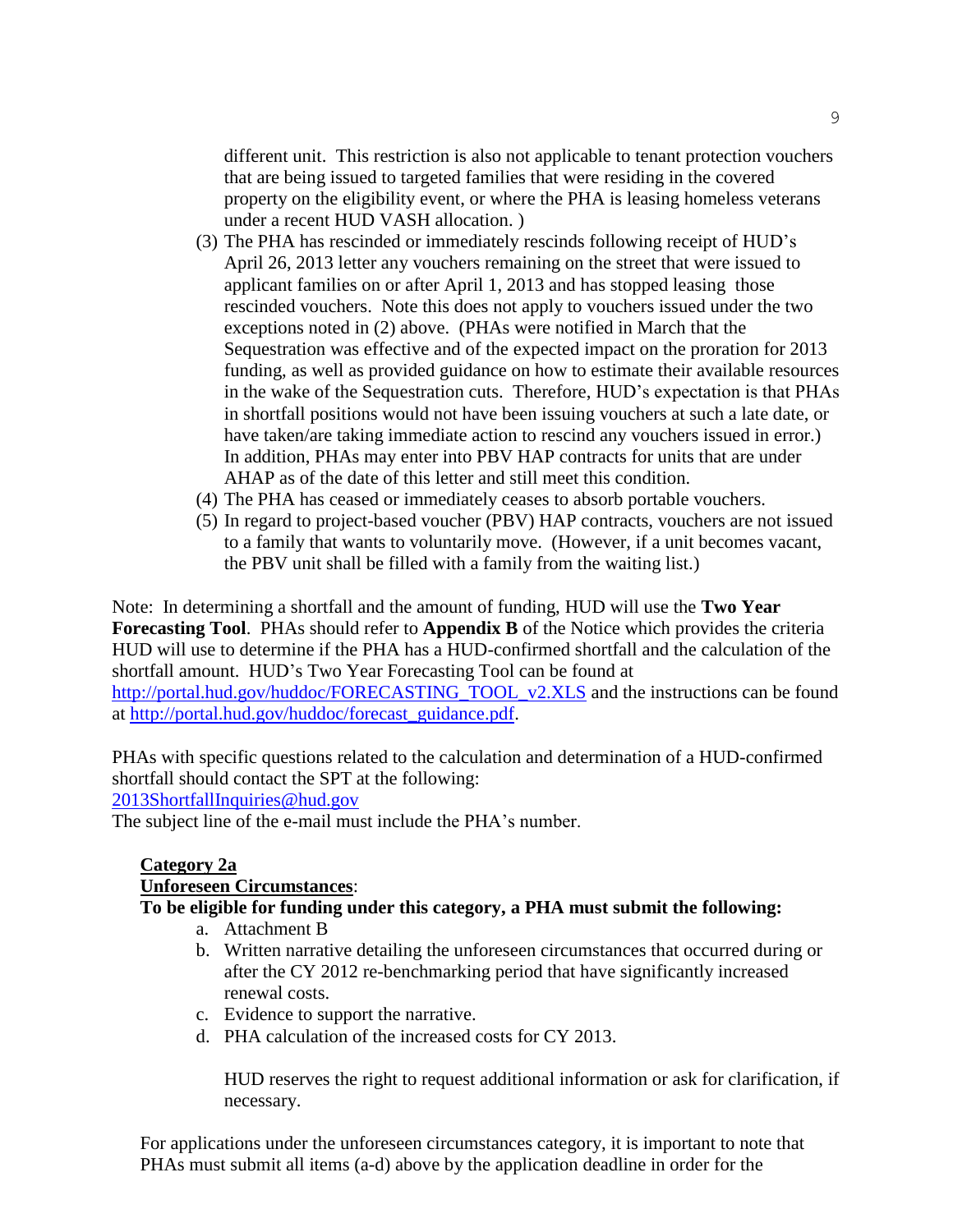## application to be considered. **Failure to provide any of the required documents, including the PHA calculation of the increased costs, will result in denial of the application.**

The following are some examples of unforeseen circumstances and accompanying evidence HUD would consider in its evaluation under this Category:

- PHAs that have experienced significant increases in the cost of assistance due to an unforeseeable rise in rental costs that exceeds the applicable inflation factors published by HUD; documentation could include evidence of increased rents, identification of affected contracts and a calculation of the increased costs. **A calculation must be provided by the PHA**.
- PHAs experiencing an increase in their per unit HAP costs in comparison to the pro-rated funded HAP PUC for CY 2013 due to economic conditions resulting in decreases in total tenant payment (TTP); documentation could include actual per unit TTPs and HAP costs experienced by the PHA in CY 2013. **A calculation must be provided by the PHA**.

## **Category 2b -Portability**:

To be eligible for funding under this category, the PHA must have experienced a significant increase in renewal costs due to portability for tenant-based rental assistance under Section 8(r) of the Act. To calculate eligibility under this category, the Department will compare the average HAP Per Unit Cost (PUC) for the re-benchmarking period (1-1-2012 to 12-31-2012) to the average HAP PUC for "Port Vouchers Paid" during the re-benchmarking period, both based on reporting in VMS. If the portability average HAP exceeds 110% of the programwide average HAP PUC for the re-benchmarking period, the PHA will be eligible for setaside funding. The difference between the portability average PUC and 110 percent of the program-wide average PUC will be multiplied by the total unit months leased for the "Port Vouchers Paid" reported in VMS during the re-benchmarking period to determine funding eligibility. The Department will calculate eligibility under this category; therefore, **no additional documentation will be required or accepted other than Attachment B, which must be completed, signed and submitted by the deadline date.**

## **Category 3 -Project-based Vouchers**:

To be eligible for funding under this category, a PHA must show that vouchers were not in use during the CY 2012 re-benchmarking period in order to be available to meet a commitment for project-based voucher assistance under Section 8(o)(13) of the Act. Adjustments will apply only to vouchers withheld pursuant to a project-based voucher commitment for newly constructed or rehabilitated housing. Adjustments **will not** apply to existing housing as there is no waiting period for existing housing project-based voucher commitments; therefore, there is no need to withhold vouchers. Adjustments will not be made under any circumstances for those units under an AHAP commitment that, when added to units under lease for CY 2012, exceed the PHA's baseline units under ACC for CY 2012. (The PHA would not have been able to lease those shelved vouchers during CY 2012 due to the restriction on over-leasing.)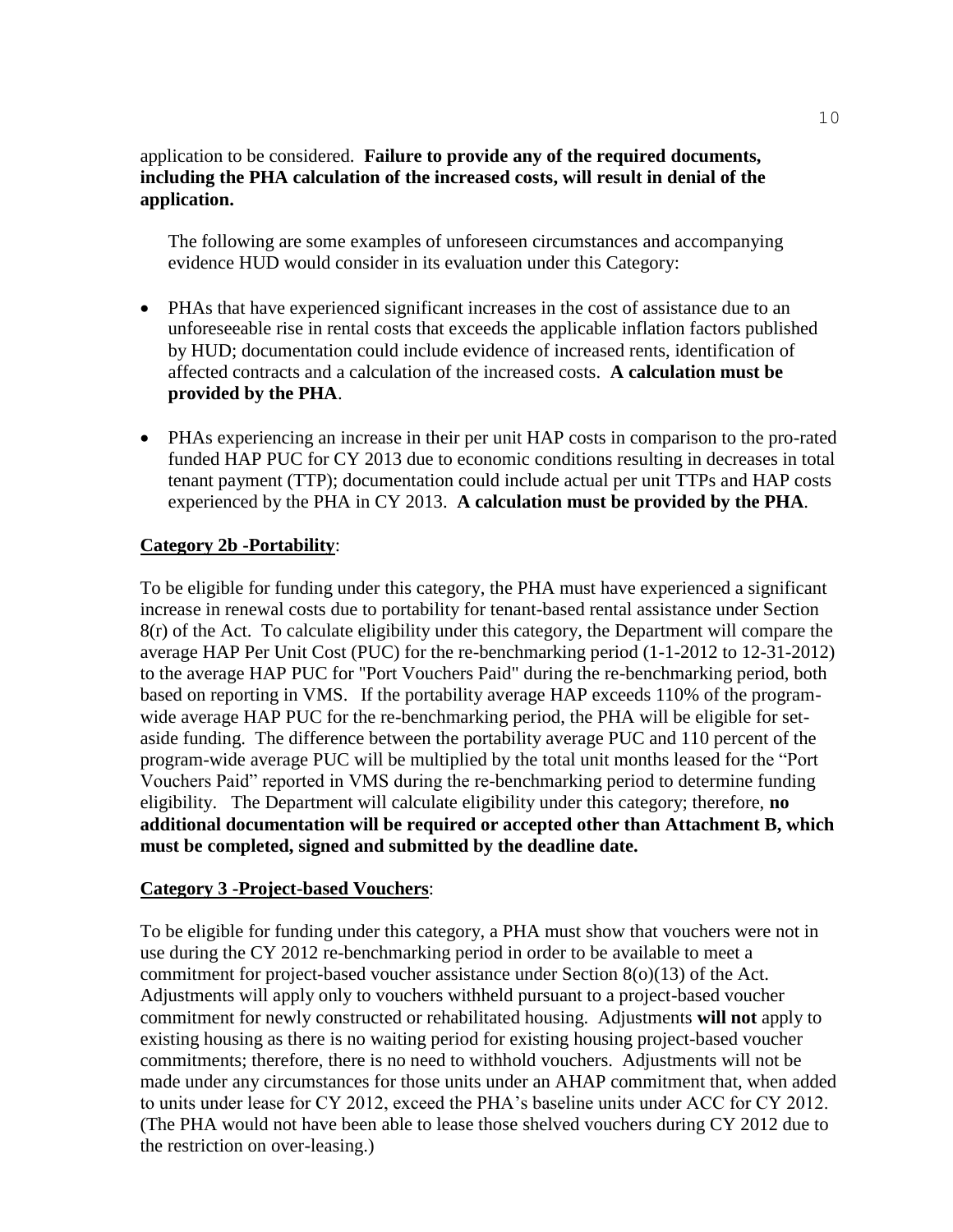For **each** project-based voucher commitment for which a request is being made under this category, the PHA **must provide**, **from Part 1 of the executed Agreement to Enter into a HAP Contract (AHAP) for New Construction/Rehabilitation**, the following:

- **1.** The page which identifies the parties to the AHAP (both the Housing Authority and the owner);
- **2.** Identification of the project;
- **3.** Section 1.1A which identifies the effective date of the agreement;
- **4.** Section 1.1B which identifies the date of the commencement of the work;
- **5.** Section 1.1C which identifies the time for completion of the work;
- **6.** Exhibit C which identifies the units by size and applicable initial contract rents for the units to be project based;
- **7.** If the project is to be completed in stages: Exhibit E which identifies the schedule of completion of stages (if applicable). (This exhibit shall identify the units in each stage.)
- **8.** Signature page which provides the signature of both the Housing Authority and the owner and the dates the AHAP was signed.

## **NOTE: If the HAP Contract has not been executed, the PHA must state that the HAP Contract has not yet been executed.**

 If the Housing Assistance Payments (HAP) Contract **has been executed** by the time of the submission of this request for adjustment, the PHA **must provide, from Part 1 of the HAP Contract for New Construction/Rehabilitation,** the following:

- **9.** The page which identifies the parties to the HAP Contract (both the Housing Authority and the owner);
- **10.** Exhibit A which identifies the total number of units in the project covered by the HAP Contract; the initial Contract Rent to owner, and the number and description of the contract units;
- **11.** If the project is to be completed in stages: in addition to the items described in 2. above, Exhibit A must also identify the units to be completed in each phase covered by the HAP Contract;
- **12.** Exhibit B which identifies the services, maintenance and utilities to be provided by the owner;
- **13.** Exhibit C which identifies the utilities available in the contract unit, including a listing of utility services to be paid by the owner (without charges in addition to the rent to owner) and utilities to be paid by the tenant;
- **14.** Section 2a which identifies the initial term of the contract;
- **15.** Signature page which provides the signature of both the Housing Authority and the owner and the dates the HAP was signed.

## **These documents, along with the completed and signed Attachment B, and the completed and signed Attachments C and D (for each project based commitment) must be submitted by the deadline date.**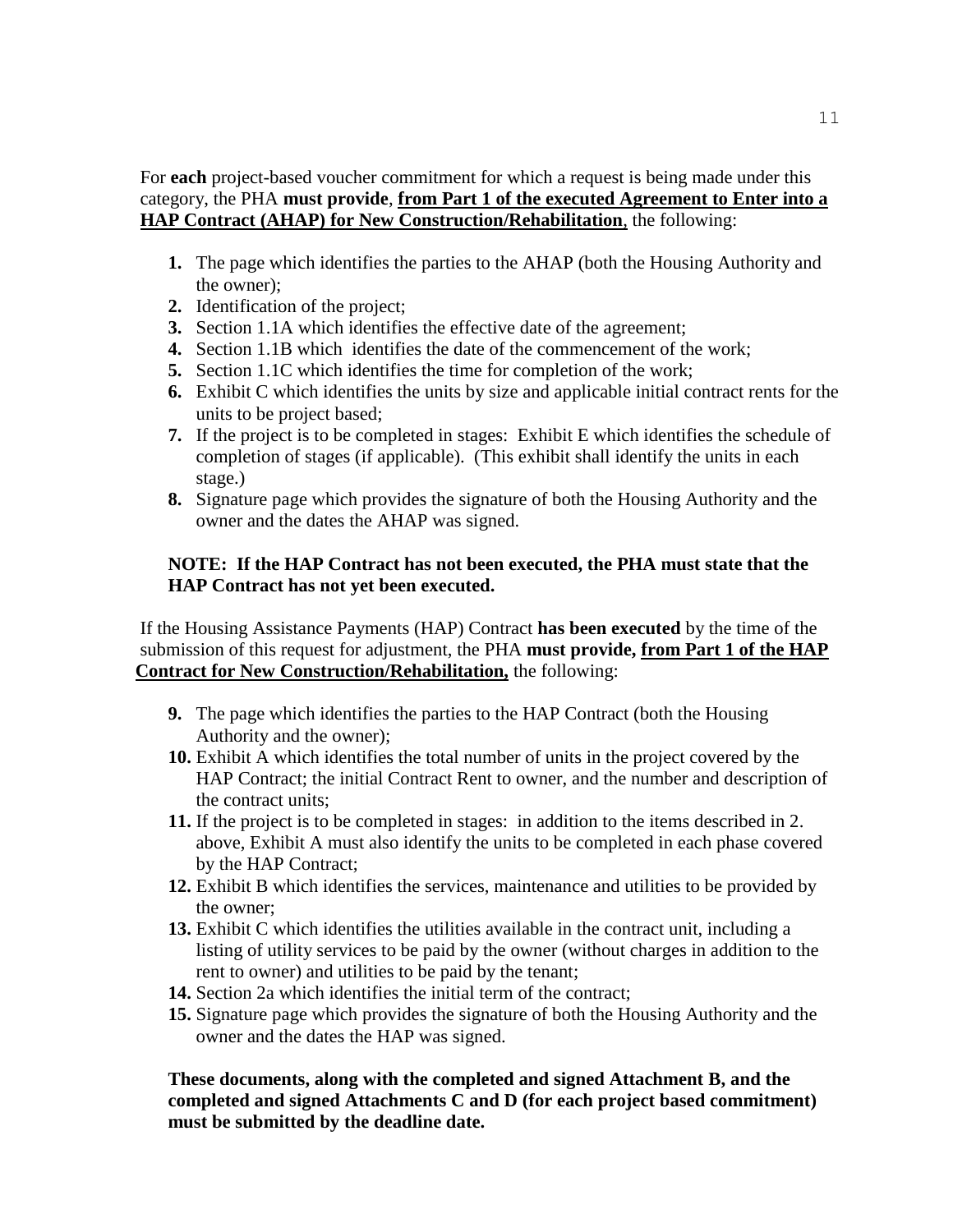## **Category 4 HUD-VASH**:

To be eligible for funding under this category the PHA must demonstrate a need for funding as indicated below:

PHAs whose program-wide funded CY 2013 HAP PUC is less than their current VASH HAP PUC based on their latest VASH HAP expenses in CY 2013. The PHA must provide a calculation of the need and documentation of the latest VASH HAP PUC in CY 2013. **The documentation and calculation, along with the completed and signed Attachment B, must be submitted by the deadline date.**

Documentation requirements for each category are provided in a Quick Reference Chart below. PHAs are advised to provide all applicable supporting documentation and calculations along with the completed/signed Attachment A, Attachment B, C and/or Attachment D, where applicable, by the deadline date established in the Submission Requirements section.

| Category                                                                                                                                                                                                                                    | PHAs must submit                                                                                                                                                                                                                                                                                                                                                                  |
|---------------------------------------------------------------------------------------------------------------------------------------------------------------------------------------------------------------------------------------------|-----------------------------------------------------------------------------------------------------------------------------------------------------------------------------------------------------------------------------------------------------------------------------------------------------------------------------------------------------------------------------------|
| 1 Shortfall Funds - For PHAs, that despite<br>taking reasonable cost savings measures, as<br>determined by the Secretary, would otherwise<br>be required to terminate participating families<br>from the program due to insufficient funds. | Attachment A                                                                                                                                                                                                                                                                                                                                                                      |
| 2a Unforeseen Circumstances                                                                                                                                                                                                                 | <b>Attachment B</b><br>$\bullet$<br>Written Justification<br>Evidence to support justification<br>$\bullet$<br>PHA calculation of the increased costs<br>$\bullet$<br>Failure to provide the items identified above,<br>including the PHA calculation of increased<br>costs, WILL result in a rejection of the<br><b>PHA's application for Unforeseen</b><br><b>Circumstances</b> |
| 2b Portability                                                                                                                                                                                                                              | <b>Attachment B</b>                                                                                                                                                                                                                                                                                                                                                               |
| 3 PBV                                                                                                                                                                                                                                       | <b>Attachment B</b><br>For <b>each PBV</b> project:<br>Attachment C                                                                                                                                                                                                                                                                                                               |
|                                                                                                                                                                                                                                             | Attachment D                                                                                                                                                                                                                                                                                                                                                                      |

## **Quick Reference Chart for Set-Aside Funds**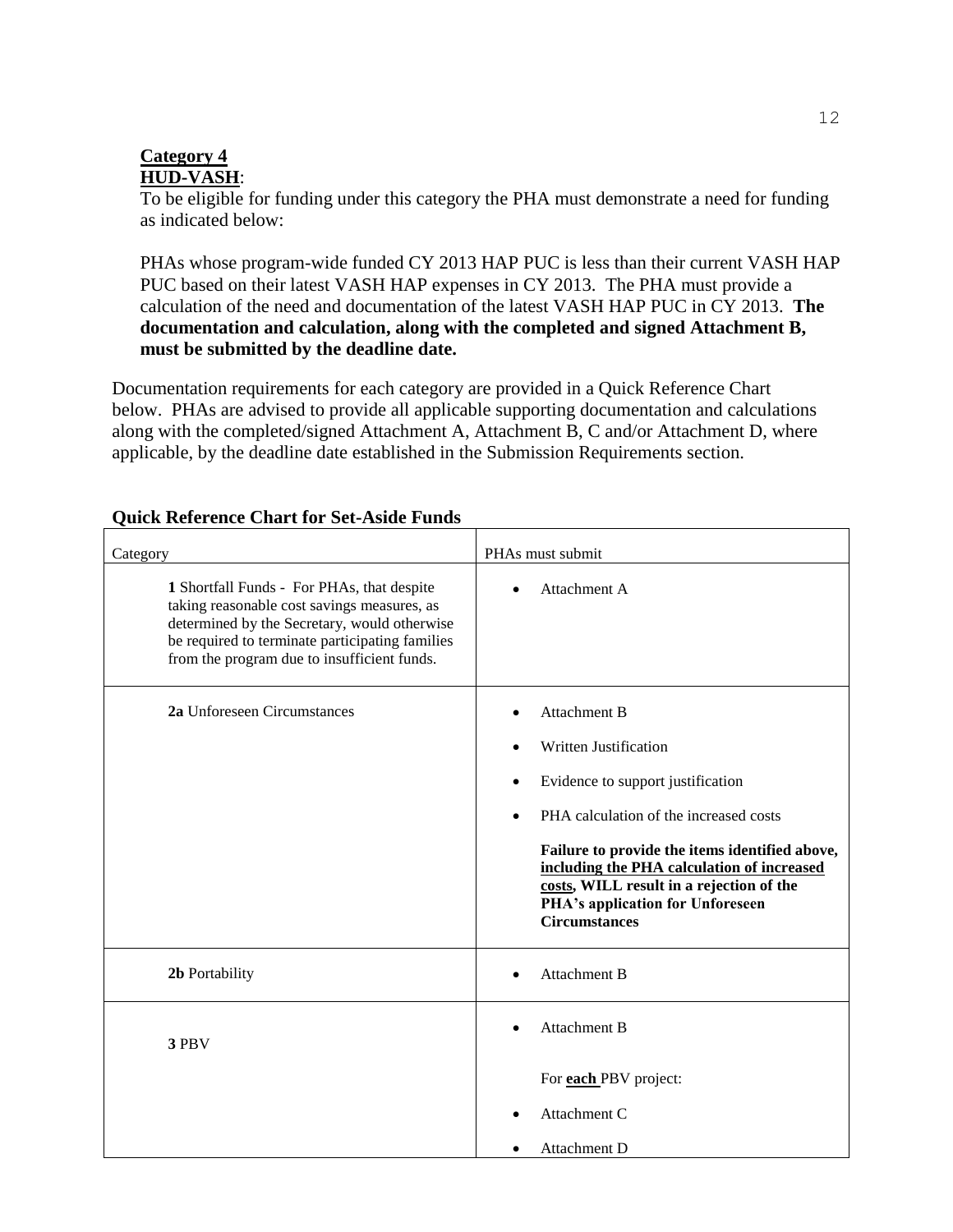|  | Identification of the project |  |  |
|--|-------------------------------|--|--|
|--|-------------------------------|--|--|

From Part 1 of the AHAP:

- The page which identifies the parties to the AHAP (both the Housing Authority and the owner);
- Section 1.1A which identifies the effective date of the agreement;
- Section 1.1B which identifies the date of the commencement of the work;
- Section 1.1C which identifies the time for completion of the work;
- Exhibit C which identifies the units by size and applicable initial contract rents for the units to be project based;
- If the project is to be completed in stages: Exhibit E which identifies the schedule of completion of stages (if applicable). (This exhibit shall identify the units in each stage.)
- Signature page which provides the signature of both the Housing Authority and the owner and the dates the AHAP was signed.

**NOTE: If the HAP Contract has not been executed, the PHA must state that the HAP Contract has not yet been executed.** 

If the Housing Assistance Payments (HAP) Contract **has been executed** by the time of the submission of this request for adjustment, the PHA **must provide, from Part 1 of the HAP Contract for New** 

**Construction/Rehabilitation,** the following:

- The page which identifies the parties to the HAP Contract (both the Housing Authority and the owner);
- Exhibit A which identifies the total number of units in the project covered by the HAP Contract; the initial Contract Rent to owner, and the number and description of the contract units;
- If the project is to be completed in stages: in addition to the items described in 2. above, Exhibit A must also identify the units to be completed in each phase covered by the HAP Contract:
- Exhibit B which identifies the services, maintenance and utilities to be provided by the owner;
- Exhibit C which identifies the utilities available in the contract unit, including a listing of utility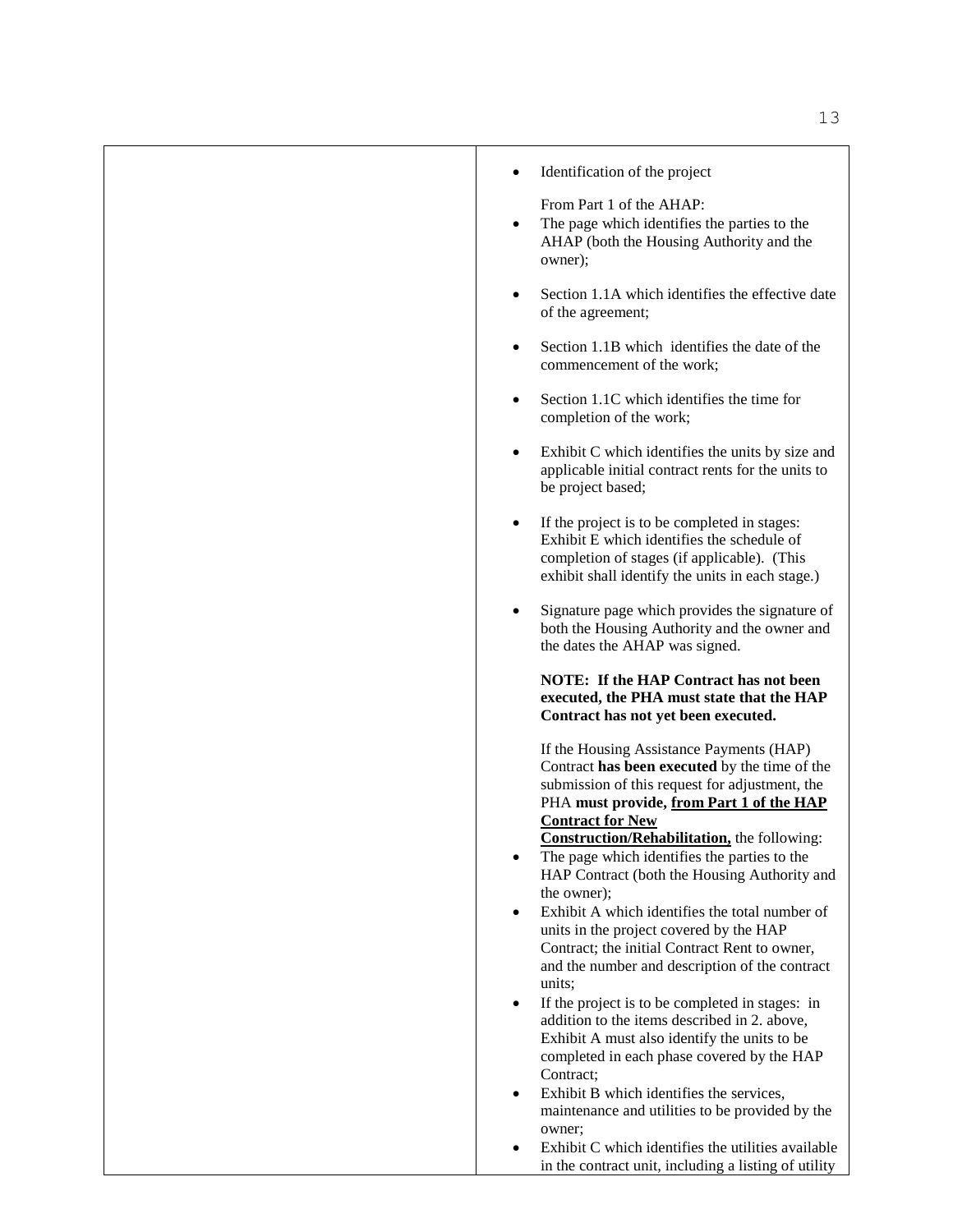|            | services to be paid by the owner (without<br>charges in addition to the rent to owner) and<br>utilities to be paid by the tenant;<br>Section 2a which identifies the initial term of<br>$\bullet$<br>the contract:<br>Signature page which provides the signature of<br>$\bullet$<br>both the Housing Authority and the owner and<br>the dates the HAP was signed. |
|------------|--------------------------------------------------------------------------------------------------------------------------------------------------------------------------------------------------------------------------------------------------------------------------------------------------------------------------------------------------------------------|
|            | <b>Note:</b> Failure to provide the required<br>documentation listed above will result in<br>denial of the application for funds under this<br>category.                                                                                                                                                                                                           |
| 4 HUD-VASH | PHAs whose program-wide funded CY 2013 HAP<br>PUC is less than their current VASH HAP PUC<br>based on their latest VASH HAP expenses in CY<br>2013 must provide:                                                                                                                                                                                                   |
|            | Attachment B<br>Documentation of the latest VASH HAP PUC<br>$\bullet$<br>from CY 2013 in comparison to the CY 2013<br>Funded HAP PUC<br>A calculation of the amount being requested                                                                                                                                                                                |

## **Submission Requirements and Timelines**:

## **Category 1: Shortfall Funds:**

PHAs applying for funds under Category 1, Shortfall Funds, must use Attachment A of this Notice - PHA Application for Category 1, Shortfall Funds and PHA Certification of Reasonable Cost Savings Measures Undertaken to Prevent Termination of HCV Participants Due to Insufficient Funds.

PHAs meeting the criteria for funds under Category 1, must submit their applications to be received by HUD no later than close of business **(COB), 5:00 p.m. EDST, Monday, June 24, 2013, to be eligible for funding in the initial funding round**.

PHAs that meet this application deadline date and are determined eligible may anticipate a preliminary award announcement and commitment of funds by July 24, 2013.

PHAs applying for Category 1 funds may still submit applications after June, 24, 2013; however, applications received after June 24, 2013, will be evaluated and funded on a first-come, firstserved basis as the funds are limited. Finally, note that HUD will use its discretion to reduce PHA awards in the event that the award plus renewal funding significantly exceeds need by the end of the calendar year.

# **All Other Categories: (2a, 2b, 3 and 4):**

PHA requests for funds under one or more of the other categories (2a, 2b, 3 and/or 4) shall be combined on Attachment B of this Notice – Application for \$103 Million Set-Aside for Category(ies) 2a – Unforeseen Circumstances; 2b – Portability; 3 – Project Based Vouchers and/or; 4 HUD-VASH of this Notice.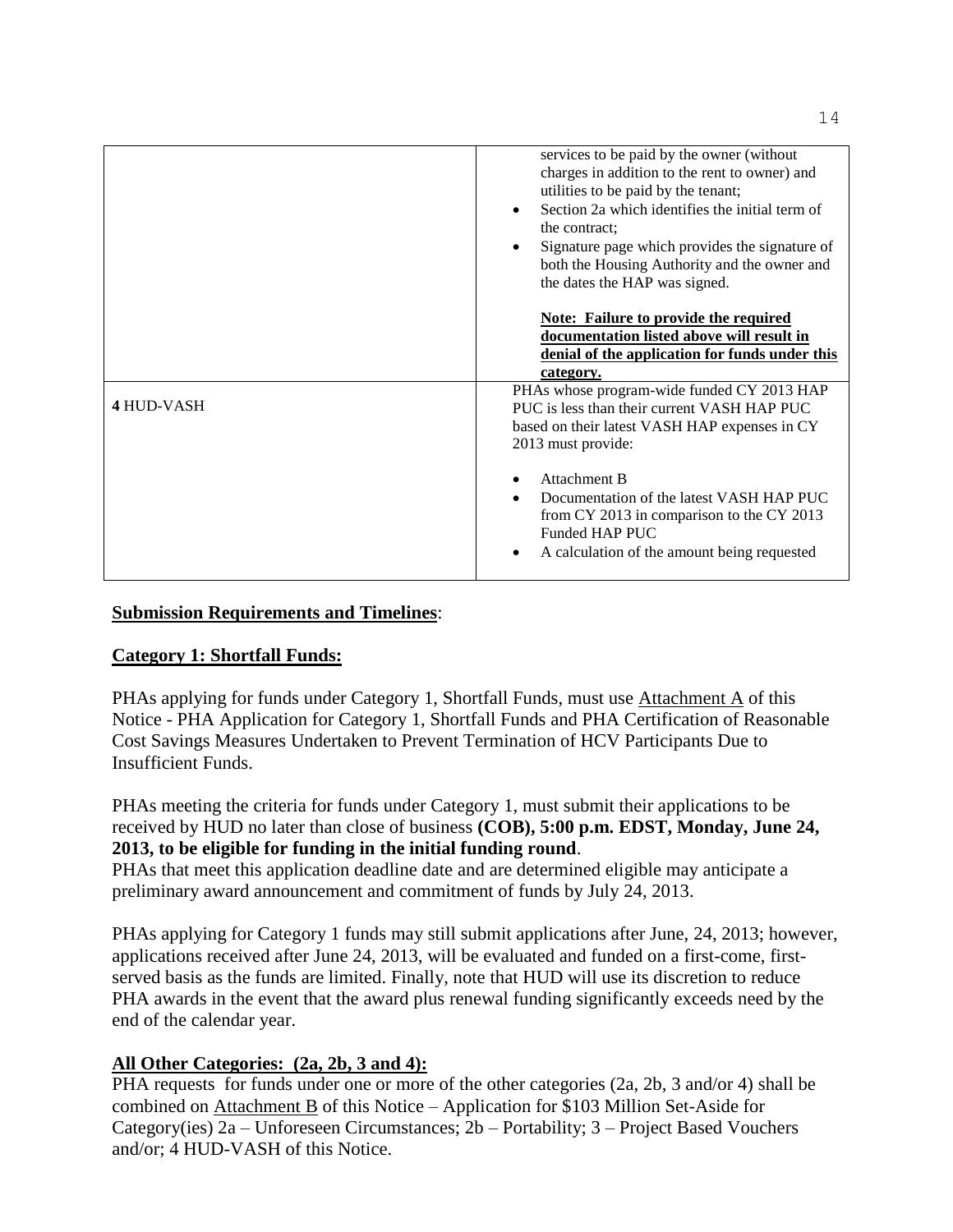Applications for Categories 2a, 2b, 3 and 4 must be received no later than COB, (5 p.m. EDST), **Monday, June 24, 2013**.

HUD does not have a determined timeframe to complete the evaluation of these applications at this time because availability of funding will depend on the funds needed to fund PHAs in Category 1.

After awards announcements for Category 1 have been accomplished (estimated as July 24, 2013) HUD will assess the funding availability and timeframe to complete the application reviews and awards for Categories 2a, 2b, 3 and 4. Submission by June 24, 2013 under Categories 2a, 2b, 3 and 4 is still required because HUD will use its discretion to process these requests at any point in time, when funding needs under Category 1 have been addressed.

PHAs may choose between submitting requests via electronic mail (e-mail)or via regular mail but **shall not submit their request(s) using both methods** as this would result in duplicate applications for the same funds and may delay HUD's review and processing of the request(s).

# **Electronic Mail (email) Requests:**

PHA requests, with the appropriate signed Attachments (A, B, C and D) along with all required documentation and calculations (if applicable) may be submitted to the Department at the following mailbox:

2013Set-Asid[eApplications@hud.gov](mailto:Applications@hud.gov)

The subject line of the e-mail must include the following: **PHA#, 2013 Set-Aside Application** (Example: XX123, 2013 Set-Aside Application)

# **OR**

# **Hard Copy Requests via Mail:**

PHA requests, with the appropriate signed Attachments (A, B, C and D) along with all required documentation and calculations (if applicable) can be submitted to the Department at the following physical address:

**U.S. Department of Housing and Urban Development Office of Housing Voucher Programs Attn: Miguel A. Fontanez, Director, Financial Management Division Room 4222 451 7th Street, S.W. Washington, DC 20410**

## **PHA request(s) must be received no later than COB (5:00 p.m. EDST), Monday, June 24, 2013.**

If your PHA choses to submit via hard copy, it is recommended that requests be sent using overnight mail (USPS Express Mail, UPS, Fed Ex, DHL, etc.) that requires signature upon delivery. Handdelivered or standard delivery mail will be accepted; however, it is important to note that nonexpedited mail (including Priority Mail from the Postal Service) has no guaranteed delivery time and is subject to the Department's security screening, which can delay delivery. Requests will only be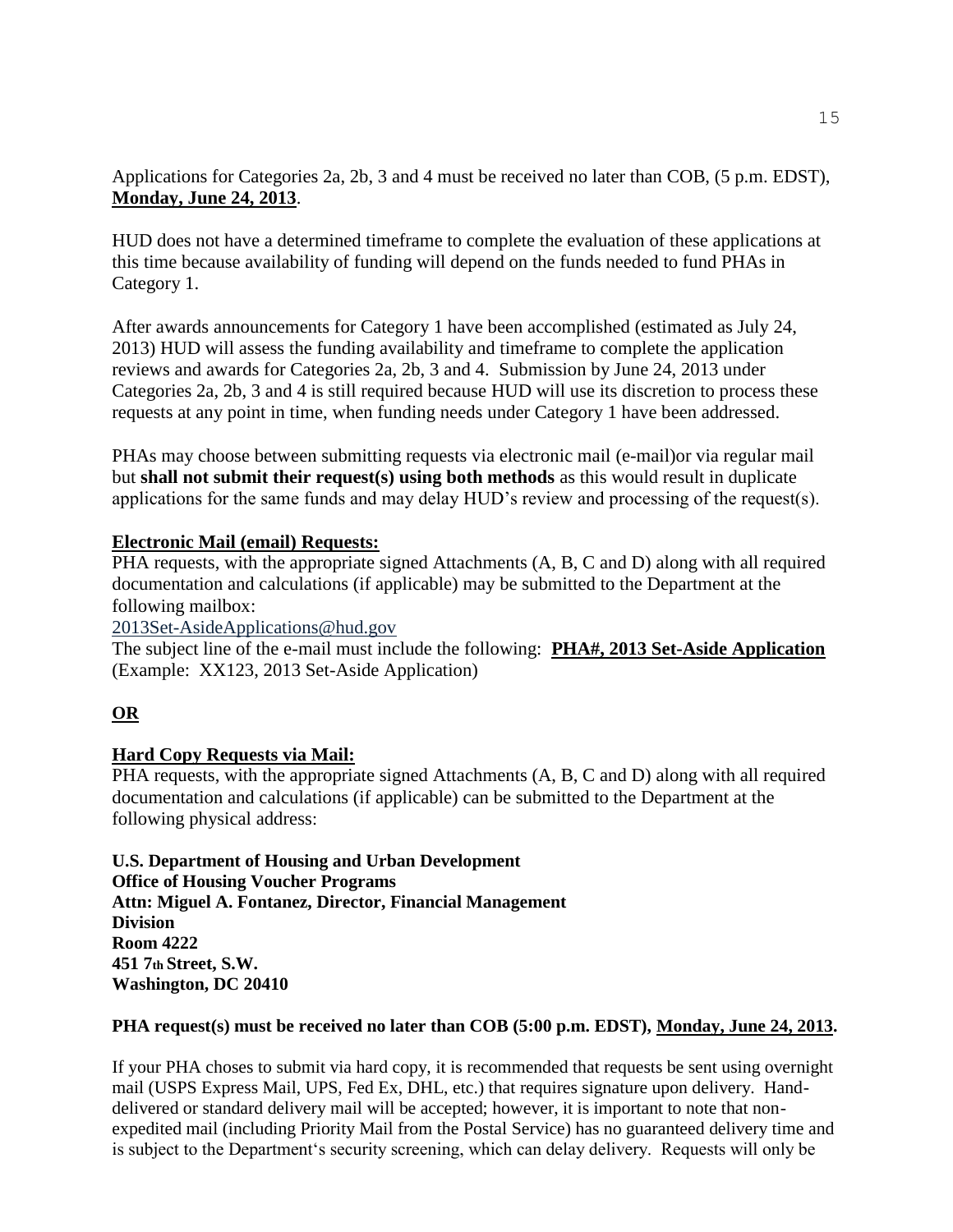accepted at the above locations (email box or physical address only); requests delivered to other locations **will not** be accepted. Requests not received on time **will not** be processed. Faxes **will not**  be accepted.

## **Other Program Requirements**

**14. HCV Financial Management.** PHAs must manage their programs in a prudent manner to enable them to serve families within their CY 2013 allocations and voucher baselines. PIH Notice 2011-28 provides guidance on cost-savings measures PHAs may take to reduce financial shortfalls in the HCV program.

This year, HUD is again focused on ensuring that PHAs appropriately manage their HCV programs within the funding provided for the CY and existing net restricted assets (NRA). PHAs should review their per unit costs (PUC), leasing and attrition rates on a monthly basis to be able to plan for upcoming months and carefully manage their wait lists. Unlike in CY 2012, Congress is NOT requiring that HUD perform an offset from PHAs' Net Restricted Assets (NRA). HUD will continue to monitor NRA balances closely this year and will continue to require PHAs to report NRA balances in the Voucher Management System (VMS) on a monthly basis.

Additionally, in order to comply with Treasury requirements, effective January 1, 2012, the Department began implementing cash management procedures for the disbursement of HAP funds to PHAs under the HCV program. The process of disbursing only the funds required for current HAP costs results in the re-establishment of HUD-held program reserves, whereby excess HAP funds will remain obligated but undisbursed at the HUD level rather than held by the PHAs. This moves new budget authority into the program reserves if it is not needed for current costs. Existing NRA balances currently held by PHAs will either be spent or transitioned in to HUD-held program reserves, and will be available for use.

- **15. HAP Disbursements and Frontloading.** PHAs will receive monthly disbursements from their budgetary allocations, in accordance with the cash management procedures established in PIH Notice 2011-67. PHAs will be advised before the beginning of each calendar year quarter of the disbursements scheduled for that quarter. PHAs may request a frontload when monthly disbursements and available NRA will not cover expenses for the month or quarter, in an amount not to exceed the budget authority authorized for the CY 2013. The frontload request should be sent to the assigned Financial Analyst (FA) at the Financial Management Center (FMC) for review and approval.
- **16. Use of HAP and HAP NRA**.PHAs are reminded that funds in the HAP NRA account shall only be used for eligible HAP needs in the current and future CYs. The ACC requires PHAs to use HAP funding to cover rental assistance payments. **HAP and/or HAP NRA shall not under any circumstances be used for any other purpose, such as to cover administrative expenses or be loaned, advanced or transferred (referred to as operating transfers due to/due from) to other component units or other programs such as Low-Rent (Public Housing) program**. Use of HAP for any purpose other than eligible HAP needs is a violation of law, and such illegal uses or transfers may result in sanctions and possible declaration of breach of the ACC.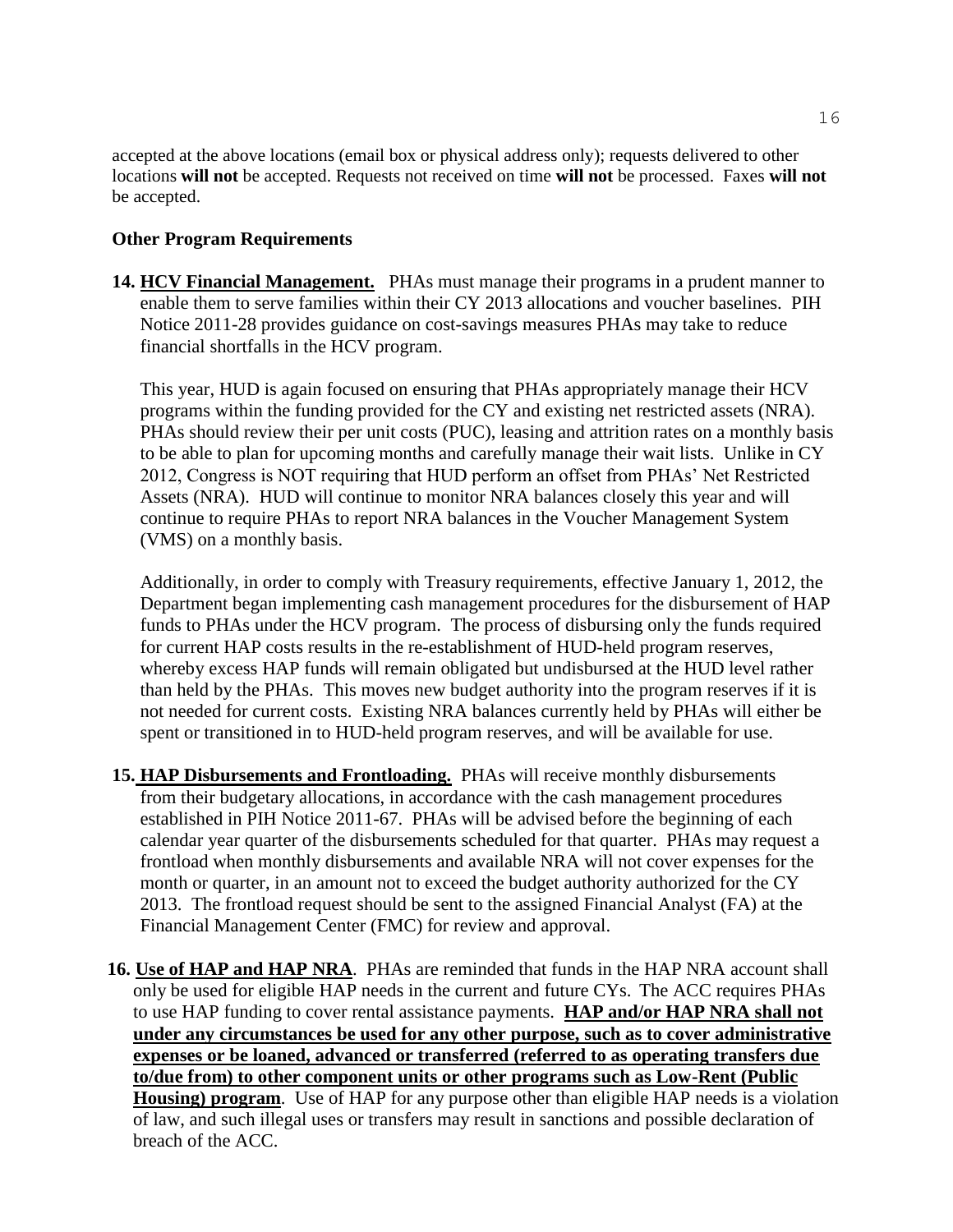In instances where a PHA is found to have misappropriated HAP and/or HAP NRA funds by using the funds for any purpose other than valid HAP expenses for units up to the baseline, HUD will require the immediate return of the funds to the HAP or HAP NRA account. HUD may take action, including suspension and debarment, against a PHA or any party that has used HAP funds and/or the HAP NRA account for non-HAP purposes.

**17. VMS/FASS Reporting and Data Integrity**. The Department will continue to deploy Quality Assurance Division (QAD) teams to conduct on site reviews of PHAs to ensure the integrity of PHA-reported data for the HCV program, as well as to ensure compliance with other program requirements, including over-leasing. It is each PHA's responsibility to retain the appropriate records to support their VMS submissions. VMS data is subject to review by the QAD and subsequent recalculation of funding will occur if a QAD review demonstrates that costs were incorrectly reported, resulting in excess funding. QAD staff will also review compliance with rent reasonableness requirements to ensure that owners are receiving rents that do not exceed the rents for comparable unassisted units in the market.

PHAs must continue to submit required financial documents including, but not limited to, monthly VMS and annual FASS electronic submissions. PHAs that do not submit the required data by the reporting deadline may be sanctioned as provided by 24 CFR 982.152(d), and in accordance with the procedures outlined in PIH Notice 2012-21. PHAs that fail to meet the submission requirements may be subject to administrative actions, including but not limited to, an imposition of a penalty against the PHA's monthly administrative fees until the PHA complies with these requirements. This penalty represents a permanent reduction for the current CY that shall not be reversed.

**18. Prohibition on Over-leasing.** It is important to note that the 2013 Act continues to strictly prohibit the use of appropriated HAP funds by any PHA, except for PHAs participating in the MTW demonstration, to lease units above their ACC baseline units during any CY, even if the PHA has sufficient budget authority (BA) and/or NRA to support the additional units. If a PHA engages in over-leasing, it must identify other sources to pay for the over-leasing, and the PHA must take immediate steps to eliminate any current over-leasing. Renewal funding allocations will not include over-leased units. Renewal funding eligibility will be reduced based on the number of over-leased unit months and the average PUC during the rebenchmark period. PHAs must still report all over-leasing in VMS and must also report \$0 HAPs in the appropriate categories in VMS.

## **Paperwork Reduction Act**.

The additional information collection requirements contained in this document are approved by the Office of Management and Budget (OMB) under the Paperwork Reduction Act of 1995 (44 U.S.C. 3501-3520). The OMB control number is 2577-0169. In accordance with the Paperwork Reduction Act, HUD may not conduct or sponsor, and a person is not required to respond to, a collection of information unless the collection displays a currently valid OMB control number.

## **Further Information**.

Any questions concerning this Notice should be directed to the Housing Voucher Financial Management Division, Office of Public Housing and Voucher Programs, at (202) 708-2934 (this is not a toll-free number). Persons with hearing or speech impairments may access these numbers via TTY by calling the toll-free Federal Information Relay Service at (800) 877-8339.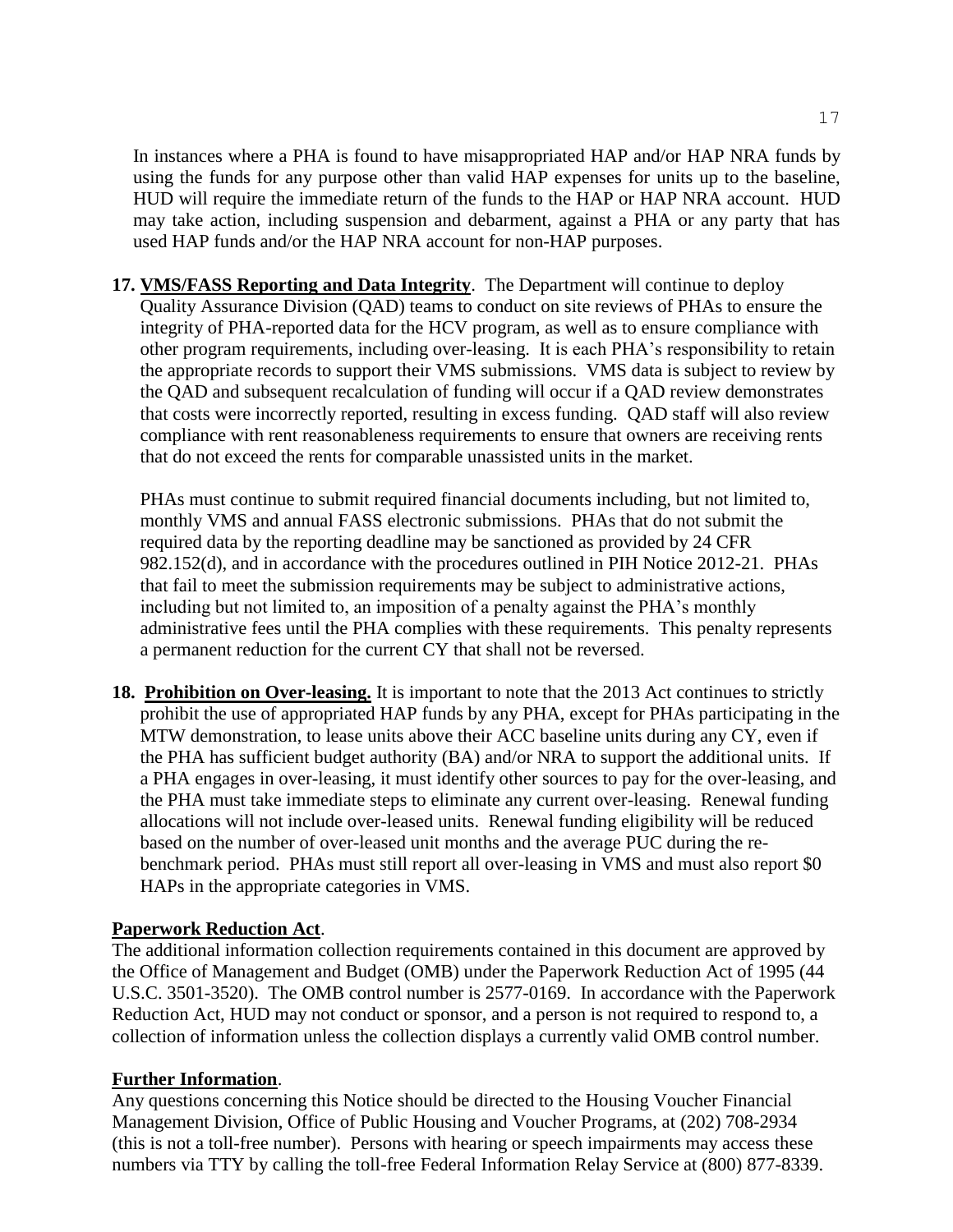$\sim$  /s/

Sandra B. Henriquez, Assistant Secretary for Public and Indian Housing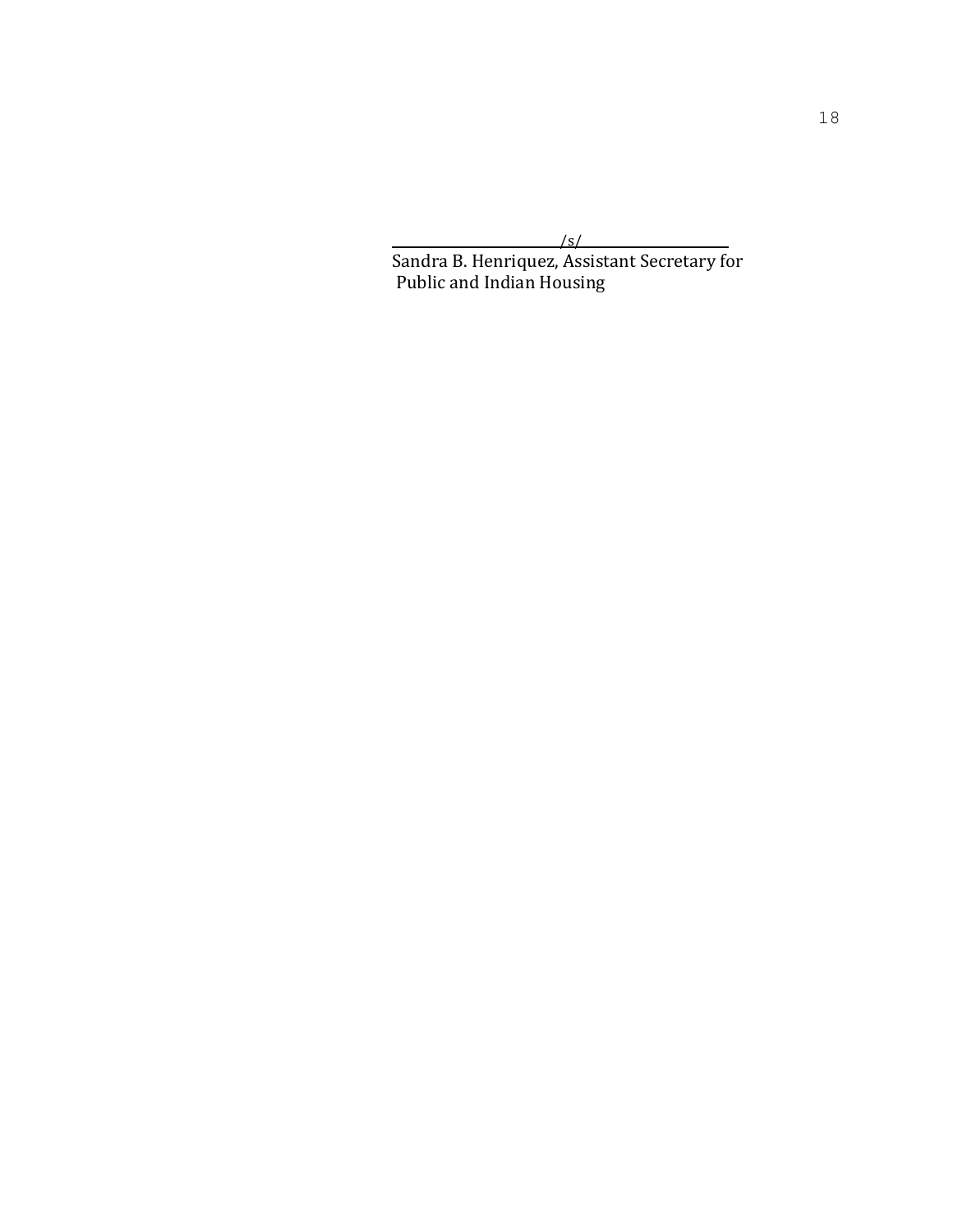#### **Appendix A**

**Note: The language in the "Consolidated and Further Continuing Appropriations Act, 2013", (PL 113-6), that provides changes to the 2012 Appropriations Act that was the basis of the 2013 Act are presented below. Also provided, directly below the 2013 Act language, is the language from the 2012 Appropriations Act for reference. Please note that amounts provided in Section 1807 are subject to sequestration and the across-the-board rescission of .2%.**

> Sec. 1807. Notwithstanding section 1101, the level for `Department of Housing and Urban Development, Public and Indian Housing, Tenant-Based Rental Assistance' shall be \$14,939,369,000, to remain available until expended, which shall be available on October 1, 2012 (in addition to the \$4,000,000,000 previously appropriated under such heading that became available on October 1, 2012), and, notwithstanding section 1111, an additional \$4,000,000,000, to remain available until expended, shall be available on October 1, 2013: *Provided,* That of the amounts available for such heading, \$1,375,000,000 shall be for activities specified in paragraph (3) under such heading in title II of division C of Public Law 112-55: *Provided further,* That in applying paragraph 1 under such heading in such Public Law to 2013, under the penultimate proviso strike `(4) for incremental' and all that follows up to the colon and insert `(4) for PHAs, that despite taking reasonable cost savings measures, as determined by the Secretary, would otherwise be required to terminate participating families from the program due to insufficient funds'.

#### **The 2012 Appropriations Act renewal formula provided:**

#### **Tenant Based Rental Assistance:**

For activities and assistance for the provision of tenant-based rental assistance authorized under the United States Housing Act of 1937, as amended (42 U.S.C. 1437 et seq.) (''the Act'' herein), not otherwise provided for, \$14,914,369,000, to remain available until expended, shall be available on October 1, 2011 (in addition to the \$4,000,000,000 previously appropriated under this heading that became available on October 1, 2011), and \$4,000,000,000, to remain available until expended, shall be available on October 1, 2012: *Provided*, That of the amounts made available under this heading are provided as follows:

(1) \$17,242,351,000 shall be available for renewals of expiring section 8 tenant-based annual contributions contracts (including renewals of enhanced vouchers under any provision of law authorizing such assistance under section 8(t) of the Act) and including renewal of other special purpose incremental vouchers: *Provided*, That notwithstanding any other provision of law, from amounts provided under this paragraph and any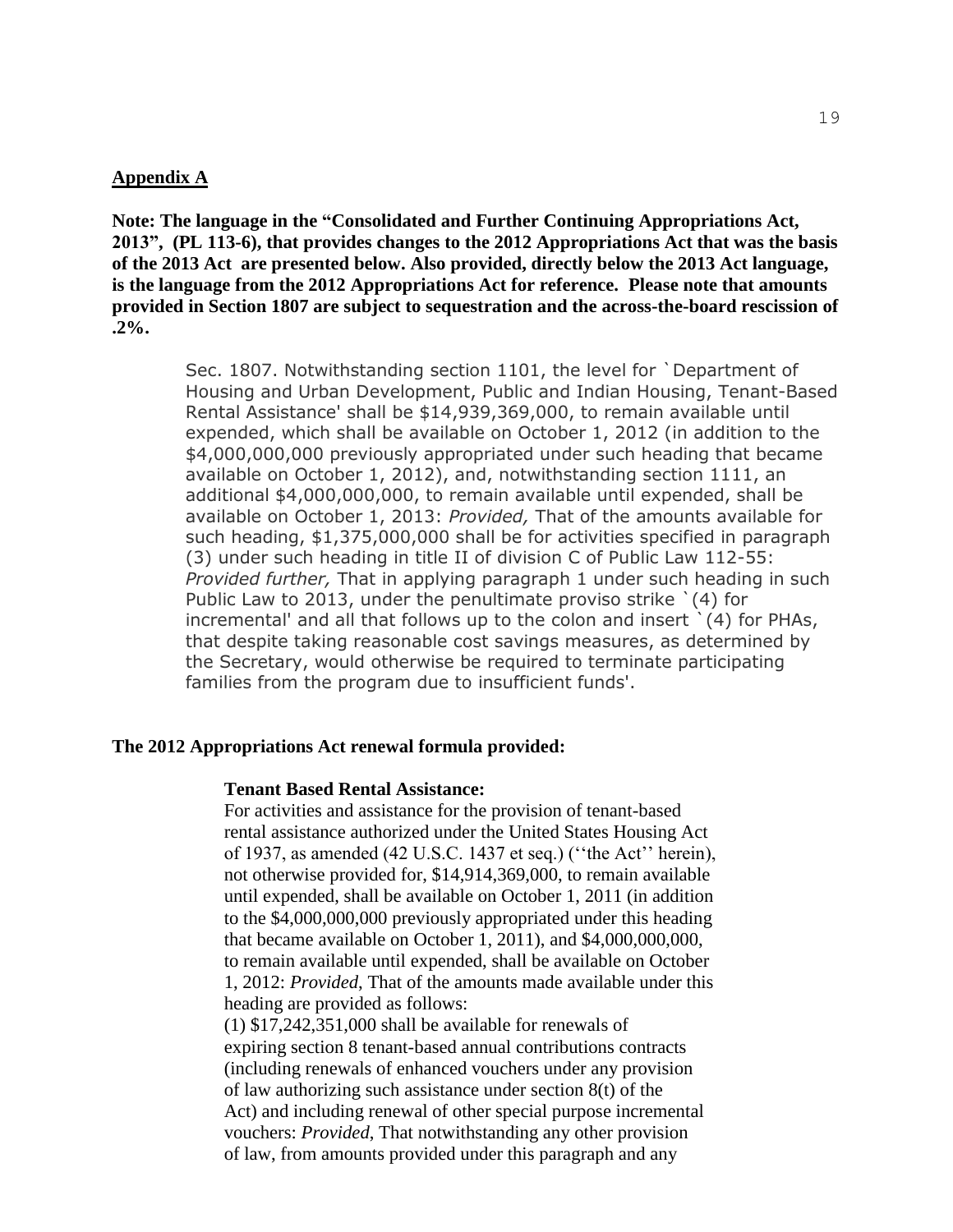carryover, the Secretary for the calendar year 2012 funding cycle shall provide renewal funding for each public housing agency based on validated voucher management system (VMS) leasing and cost data for the prior calendar year and by applying an inflation factor as established by the Secretary, by notice published in the Federal Register, and by making any necessary adjustments for the costs associated with the first-time renewal of vouchers under this paragraph including tenant protection and HOPE VI vouchers: *Provided further*, That none of the funds provided under this paragraph may be used to fund a total number of unit months under lease which exceeds a public housing agency's authorized level of units under contract, except for public housing agencies participating in the Moving to Work (MTW) demonstration, which are instead governed by the terms and conditions of their MTW agreements: *Provided further*, That the Secretary shall, to the extent necessary to stay within the amount specified under this paragraph (except as otherwise modified under this Act), pro rate each public housing agency's allocation otherwise established pursuant to this paragraph: *Provided further*, That except as provided in the following provisos, the entire amount specified under this paragraph (except as otherwise modified under this Act) shall be obligated to the public housing agencies based on the allocation and pro rata method described above, and the Secretary shall notify public housing agencies of their annual budget not later than 60 days after enactment of this Act: *Provided further*, That the Secretary may extend the 60 day notification period with the prior written approval of the House and Senate Committees on Appropriations: *Provided further*, That public housing agencies participating in the Moving to Work demonstration shall be funded pursuant to their Moving to Work agreements and shall be subject to the same pro rata adjustments under the previous provisos: *Provided further*, That up to \$103,000,000 shall be available only: (1) to adjust the allocations for public housing agencies, after application for an adjustment by a public housing agency that experienced a significant increase, as determined by the Secretary, in renewal costs of tenant-based rental assistance resulting from unforeseen circumstances or from portability under section  $8(r)$  of the Act; (2) for vouchers that were not in use during the 12-month period in order to be available to meet a commitment pursuant to section  $8(0)(13)$  of the Act; (3) for adjustments for costs associated with HUD-Veterans Affairs Supportive Housing (HUD–VASH) vouchers; and (4) for incremental tenant-based assistance for eligible families currently assisted under the Disaster Voucher Program as authorized by Public Law 109–148 under this heading and the Disaster Housing Assistance Program for Hurricanes Ike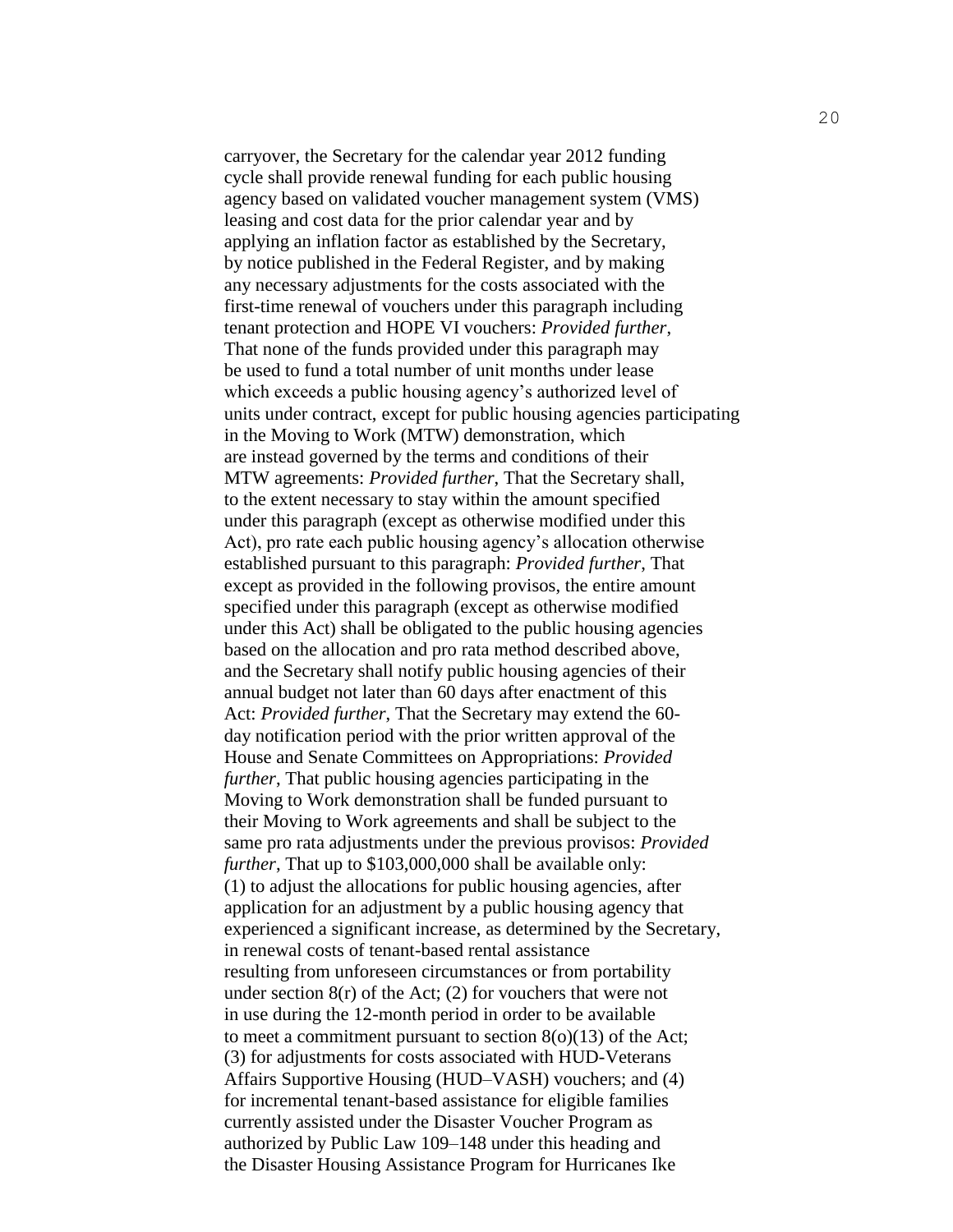and Gustav on the condition that such vouchers will not be re-issued when families leave the program: *Provided further,* That the Secretary shall allocate amounts under the previous proviso based on need as determined by the Secretary;

#### **Tenant Protection**:

(2) \$75,000,000 shall be for section 8 rental assistance for relocation and replacement of housing units that are demolished or disposed of pursuant to section 18 of the Act, conversion of section 23 projects to assistance under section 8, the family unification program under section  $8(x)$  of the Act, relocation of witnesses in connection with efforts to combat crime in public and assisted housing pursuant to a request from a law enforcement or prosecution agency, enhanced vouchers under any provision of law authorizing such assistance under section 8(t) of the Act, HOPE VI vouchers, mandatory and voluntary conversions, and tenant protection assistance including replacement and relocation assistance or for project-based assistance to prevent the displacement of unassisted elderly tenants currently residing in section 202 properties financed between 1959 and 1974 that are refinanced pursuant to Public Law 106– 569, as amended, or under the authority as provided under this Act: Provided, That when a public housing development is submitted for demolition or disposition under section 18 of the Act, the Secretary may provide section 8 rental assistance when the units pose an imminent health and safety risk to residents: Provided further, That the Secretary may only provide replacement vouchers for units that were occupied within the previous 24 months that cease to be available as assisted housing, subject only to the availability of funds: Provided further, That of the amounts made available under this paragraph, \$10,000,000 may be available to provide tenant protection assistance, not otherwise provided under this paragraph, to residents residing in low-vacancy areas and who may have to pay rents greater than 30 percent of household income, as the result of (1) the maturity of a HUD-insured, HUD held or section 202 loan that requires the permission of the Secretary prior to loan prepayment; (2) the expiration of a rental assistance contract for which the tenants are not eligible for enhanced voucher or tenant protection assistance under existing law; or (3) the expiration of affordability restrictions accompanying a mortgage or preservation program administered by the Secretary: Provided further, That such tenant protection assistance made available under the previous proviso may be provided under the authority of section 8(t) or section 8(o)(13) of the United States Housing Act of 1937 (42 U.S.C. H. R. 2112—127

1437f(t)): Provided further, That the Secretary shall issue guidance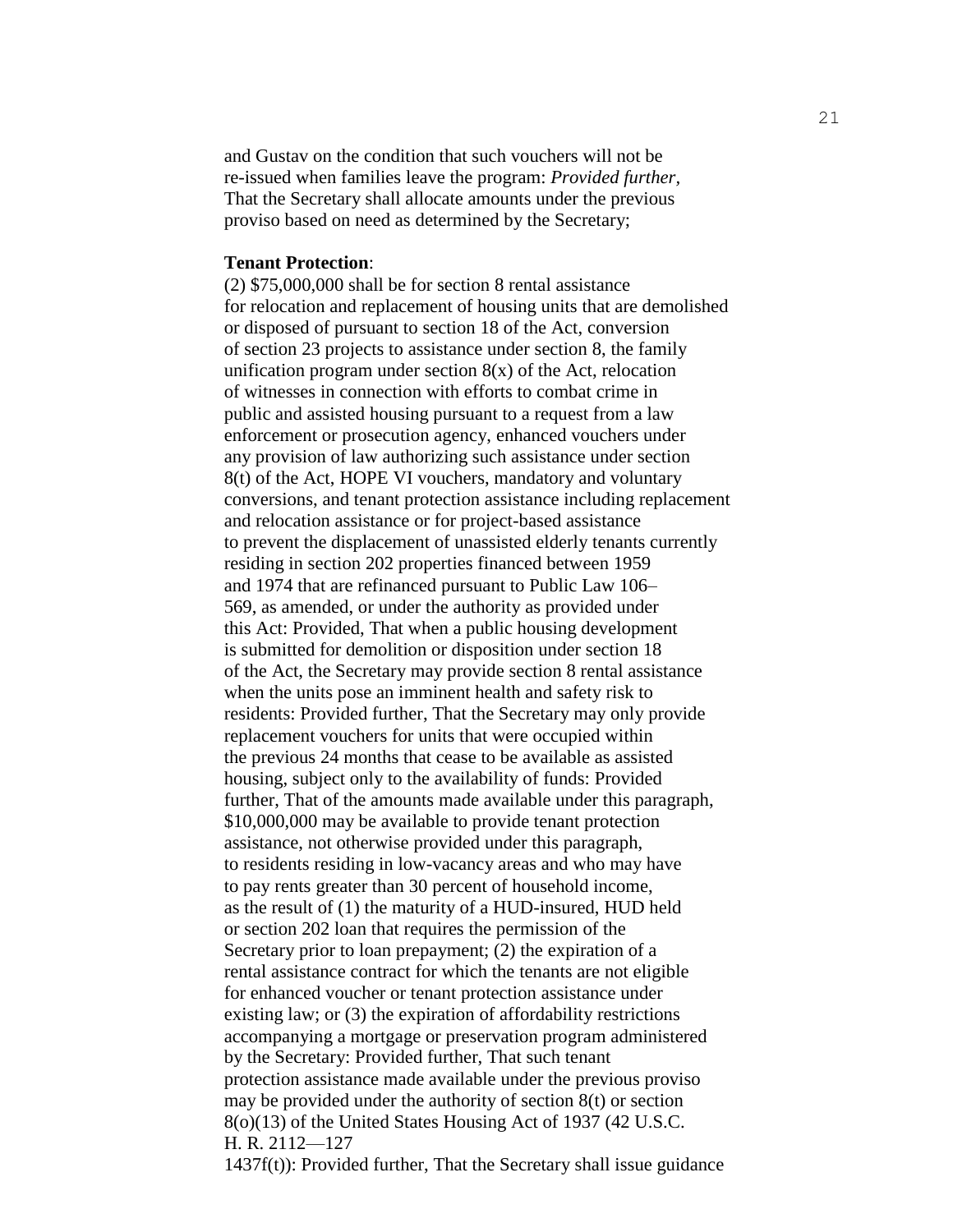to implement the previous provisos, including, but not limited to, requirements for defining eligible at-risk households within 120 days of the enactment of this Act;

#### **Administrative Fees:**

(3) \$1,350,000,000 shall be for administrative and other expenses of public housing agencies in administering the section 8 tenant-based rental assistance program, of which up to \$50,000,000 shall be available to the Secretary to allocate to public housing agencies that need additional funds to administer their section 8 programs, including fees associated with section 8 tenant protection rental assistance, the administration of disaster related vouchers, Veterans Affairs Supportive Housing vouchers, and other incremental vouchers: *Provided*, That no less than \$1,300,000,000 of the amount provided in this paragraph shall be allocated to public housing agencies for the calendar year 2012 funding cycle based on section  $8(q)$ of the Act (and related Appropriation Act provisions) as in effect immediately before the enactment of the Quality Housing and Work Responsibility Act of 1998 (Public Law 105–276): *Provided further*, That if the amounts made available under this paragraph are insufficient to pay the amounts determined under the previous proviso, the Secretary may decrease the amounts allocated to agencies by a uniform percentage applicable to all agencies receiving funding under this paragraph or may, to the extent necessary to provide full payment of amounts determined under the previous proviso, utilize unobligated balances, including recaptures and carryovers, remaining from funds appropriated to the Department of Housing and Urban Development under this heading from prior fiscal years, notwithstanding the purposes for which such amounts were appropriated: *Provided further*, That amounts provided under this paragraph shall be only for activities related to the provision of tenant-based rental assistance authorized under section 8, including related development activities;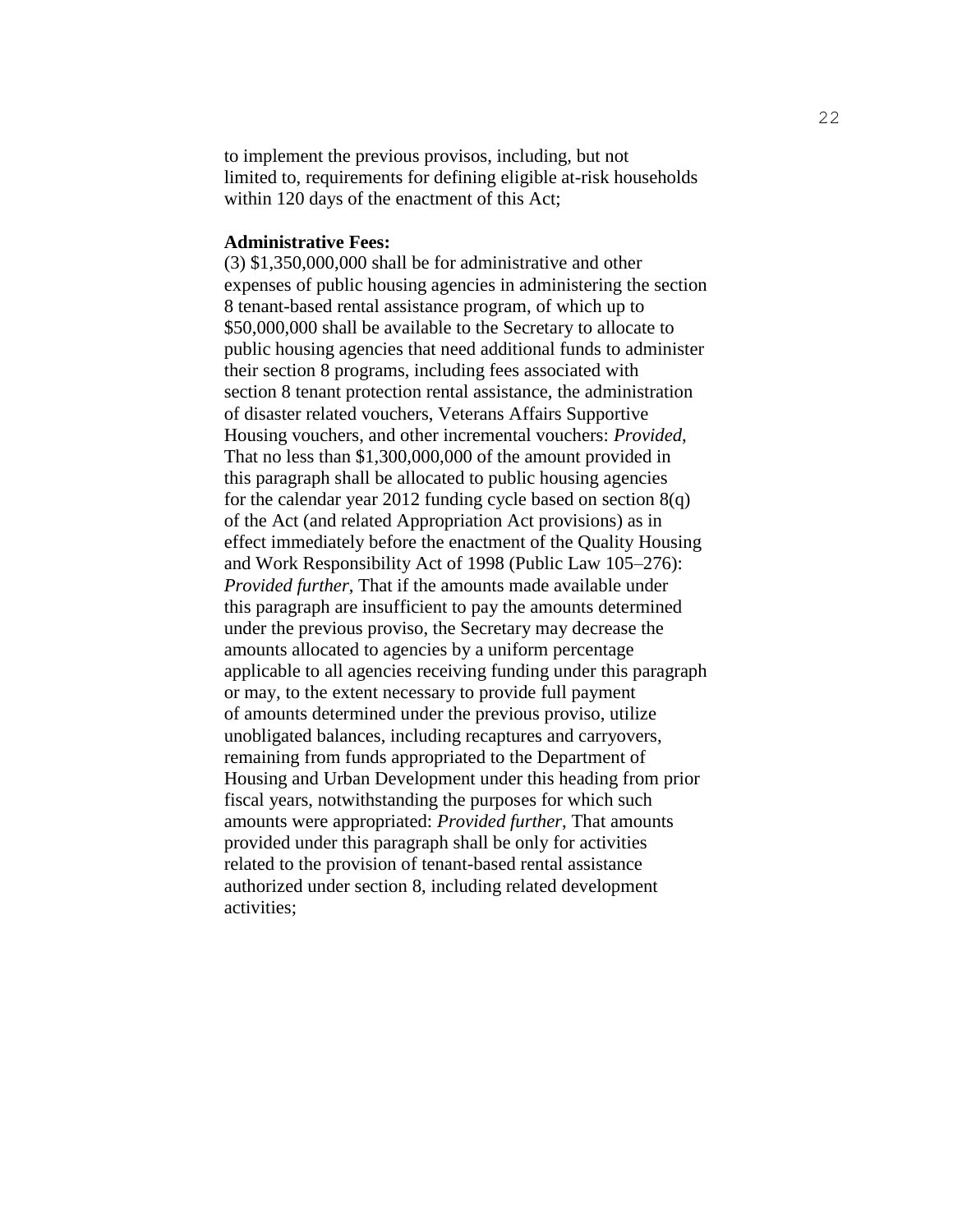# **Appendix B Calculation of HUD-Confirmed Shortfall and Shortfall Amount**

The amount that a PHA will be eligible to receive from this set-aside will be calculated by HUD, using HUD's 2 year projection tool (see link) and the most recent validated voucher leasing and expense data available in VMS at the time the PHA's application is reviewed. HUD's 2 year projection (forecasting) tool can be found at [http://portal.hud.gov/huddoc/FORECASTING\\_TOOL\\_v2.XLS](http://portal.hud.gov/huddoc/FORECASTING_TOOL_v2.XLS) and the instructions can be found at [http://portal.hud.gov/huddoc/forecast\\_guidance.pdf](http://portal.hud.gov/huddoc/forecast_guidance.pdf)

The 2-year tool compares all resources available to support the PHA's HAP payments in calendar 2013 with actual HAP expenses for 2013 projected through the end of the calendar year.

Resources are calculated using the PHA's NRA as of 12/31/12, the HUD-held reserve as of 12/31/2012, the PHA's actual Renewal Annual Budget Authority (ABA) for 2013, and any new voucher incremental funding applicable to CY 2013 or set-aside amounts awarded or expected to be awarded in 2013.

HAP expenses are calculated based on current leasing and expense data, projected through the end of calendar 2013; the PHA's suspension of general voucher issuance as of 3/31/2013; and projected attrition based on actual attrition for the 12 months prior to the PHA's request for set-aside funds, as reported in PIC.

The requirement to suspend general voucher issuance as of  $3/31/2013$  is subject to the following exclusions:

- 1. Vouchers issued to current HCV participants to allow them to move.
- 2. Vouchers issued to program applicants under special-purpose voucher increments awarded in CY 2012 or CY 2013. These special-purpose vouchers include VASH, FUP, NED, and Tenant Protection vouchers initially awarded in 2012 and/or 2013.
- 3. Vouchers issued to applicants moving into Project-Based Voucher (PBV) units in order to allow the PHA to meet its contractual obligation to fill PBV AHAP units being placed under HAP for the first time, and PBV units currently under HAP that are vacated by program participants. However, tenant-based vouchers are not to be issued to participants living in PBV units who are requesting a voluntary move with a tenantbased voucher after 3/31/2013.

**Any vouchers issued on or after 4/1/2013, with the exception of those described in 1, 2, and 3 above, must be rescinded immediately**. To the extent consistent with the PHA's Administrative Plan, holders of these vouchers may be advised that they will be eligible to receive a new voucher when the PHA is able to resume issuance.

The application period for shortfall set-aside funding will remain open indefinitely, and PHAs may apply or re-apply at any time during the application period. PHAs that receive set-aside based on their current HAP costs may find it necessary to apply again if increased costs re-open the possibility of a shortfall. Similarly, PHAs that do not initially anticipate a shortfall because they have suspended leasing and expect to lose sufficient units by attrition may apply later if the attrition fails to resolve their shortfall.

All PHAs applying for the shortfall set-aside must be working with HUD's Shortfall Prevention Team (SPT) at the time of their application. The SPT will review the PHA's funding available for 2013 and their leasing and expense data to date, to determine whether the PHA has a shortfall and the amount needed to resolve the shortfall. The shortfall will be considered resolved when, using the two-year tool, the PHA projects a 2013 year-end NRA balance of \$0.

Factors considered by the SPT to determine the amount of a potential shortfall will be determined as follows:

a. **PHA-held NRA as of 12/31/2012:** SPT will use the NRA balance reported by the PHA in VMS for 12/31/2012. If there is a confirmed discrepancy between this amount and the amount actually held by the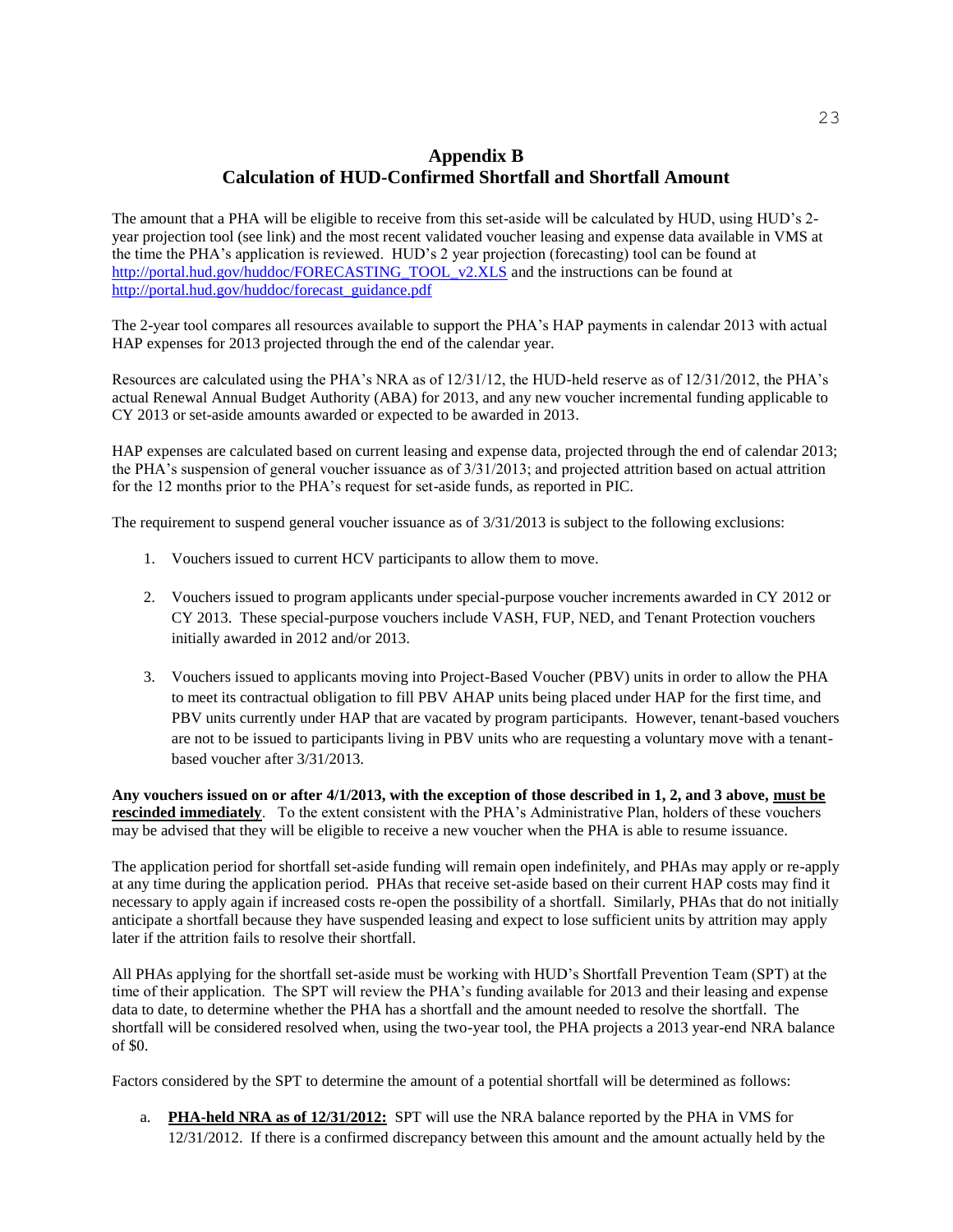PHA on 12/31/2012, the lower of the reported or the actual amount will be used. The PHA will be required to provide documentation as requested before this adjustment will be made.

- b. **HUD-held reserve as of 12/31/2012:** SPT will use the balance reported to us by HUD's FMC.
- c. **2013 Renewal ABA:** Actual renewal ABA awards for CY 2013.
- d. **Special-purpose voucher and tenant protection funding and set-asides:** FMC will provide amounts to be made available to the PHA in CY 2013 for special-purpose voucher and tenant protection funding increments applicable to any portion of CY 2013, and for any set-aside funding previously awarded in CY 2013.
- e. **Unit months leased:** The unit months leased (UML) for CY 2013 will be projected by taking the number of units reported in VMS in the last month available, and projecting that number through the end of the year. Reductions to projected leasing will be made for to adjust for attrition, in accordance with the annual turnover rate used in the 2-year tool. This rate is derived from the PHA's PIC data on families ending participation (EOP). Increases to projected leasing will be made for vouchers on the street prior to 4/1/2013, and additional leasing resulting from the admission of families described in 2 and 3 above - families receiving new special-purpose vouchers, and families moving into new or vacant PBV units. No adjustments will be made for mover families who receive vouchers in accordance with 1 above.
- f. **Total HAP expense:** Total HAP expense for 2013 will be based on a projection of the unit months leased for 2013 (described in f above) at the per-unit cost taken from the PHA's most recent VMS report. If the PHA's PUC increases in future months, and the PHA again determines that it is in danger of a shortfall, the PHA may apply for additional shortfall set-aside funds.
- g. **Vouchers issued, or projected to be issued:** The number of vouchers on the street as of 3/31/2013, taken from the PHA's VMS report, will be used to determine future leasing, if any, from vouchers issued prior to the 4/1/2013 cutoff. For most PHAs, there will be no units on the street starting in April 2013. Planned issuances for vouchers exempt from the suspension will be shown in the months they will be issued. The projected HAP costs for these units will be affected by the voucher success rate provided by the PHA and average time from issuance of the voucher to the HAP effective date.
- h. **Other Planned Additions or Reductions to Leased Units:** This field incorporates into the leasing schedule other planned additions to leasing with fixed start dates, such as the dates that PBV units currently under AHAP are scheduled to come under HAP. The calculated HAP cost for these units is not subject to the success rate calculation.
- **i. Year-End NRA Balance 2013:** Any PHA with a negative projected 2013 year-end balance will be considered to be a shortfall PHA. PHAs with year-end balances of \$0 or above will not be considered as shortfall PHAs or eligible to receive shortfall set-aside funds.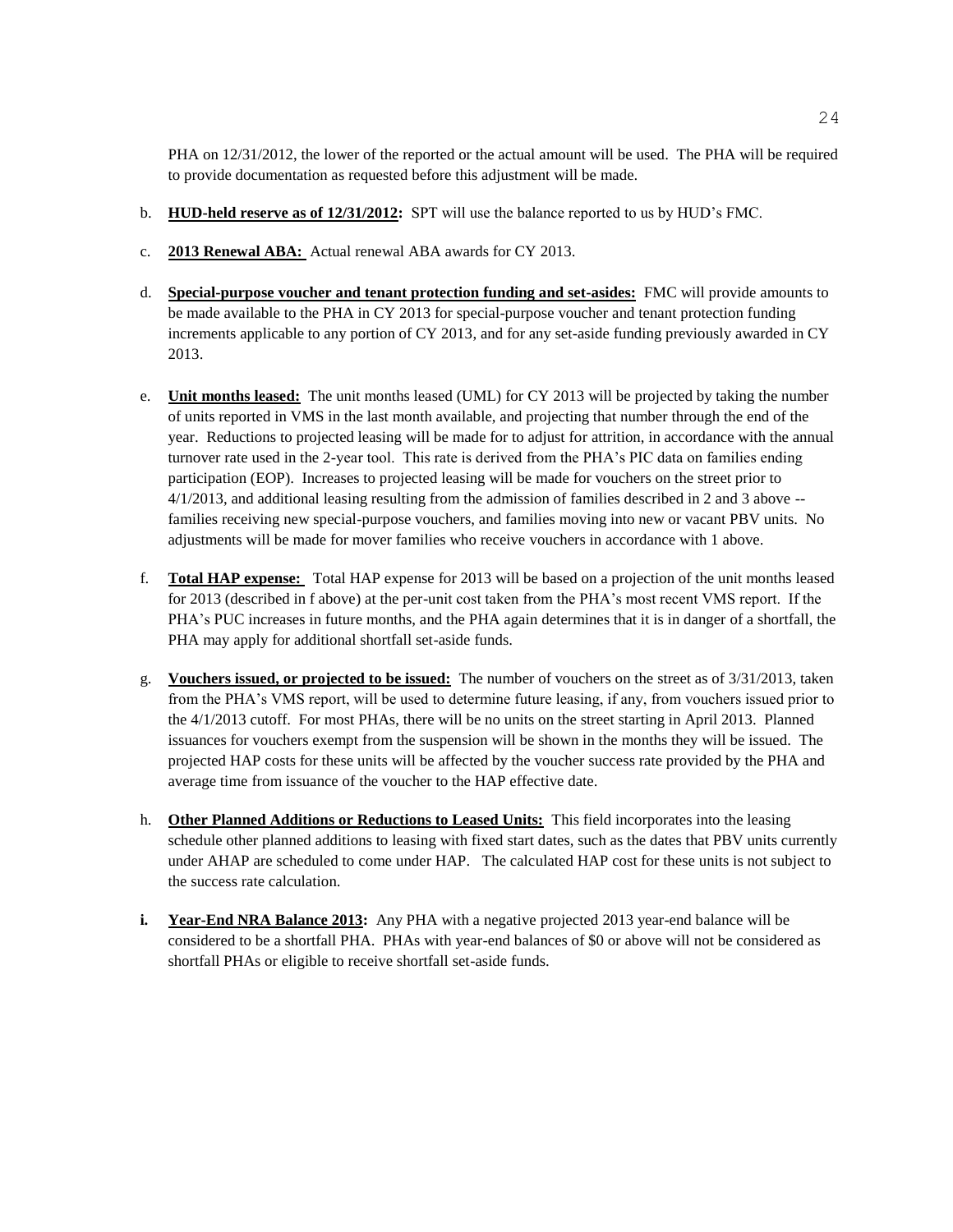## CY 2013 Housing Choice Voucher Program - \$103 Million Set-Aside **ATTACHMENT A PHA Application for Category 1, Shortfall Funds and PHA Certification of Reasonable Cost Savings Measures Undertaken To Prevent Termination of HCV Participants Due to Insufficient Funds**

Name of PHA: \_\_\_\_\_\_\_\_\_\_\_\_\_\_\_\_\_\_\_\_\_\_\_\_\_\_\_\_\_\_\_\_\_\_\_\_\_\_\_\_\_\_\_ PHA Number: \_\_\_\_\_\_\_\_\_\_\_\_\_\_\_\_\_\_\_\_\_\_\_\_\_\_\_\_\_\_\_\_\_\_\_\_\_\_\_\_\_\_ Executive Director:

The above referenced agency is applying for Category 1 Shortfall Funds and has undertaken reasonable cost savings measures to prevent termination of HCV Participants due to insufficient funds.

I, \_\_\_\_\_\_\_\_\_\_\_\_\_\_, hereby certify to the following:

- 1. The above identified PHA is working with the HUD Field Office/Shortfall Prevention Team (SPT) and is in a HUD confirmed shortfall position at the time of application.
- 2. The above identified PHA has ceased issuing vouchers to applicants. (Please note this does not apply to families that are participants and were issued a voucher to move to a different unit. This restriction is also not applicable to tenant protection vouchers that are being issued to targeted families that were residing in the covered property on the eligibility event, or where the PHA is leasing homeless veterans under a recent HUDVASH allocation. )
- 3. The above identified PHA has rescinded or immediately rescinds following receipt of HUD's April 26, 2013 letter any vouchers remaining on the street that were issued to applicant families on or after April 1, 2013 and has stopped leasing those rescinded vouchers. Note this does not apply to vouchers issued under the two exceptions noted in paragraph (2) above. (PHAs were notified in March that the Sequestration was effective and of the expected impact on the proration for 2013 funding, as well as provided guidance on how to estimate their available resources in the wake of the Sequestration cuts. Therefore, HUD's expectation is that PHAs in shortfall positions would not have been issuing vouchers at such a late date, or have taken/are taking immediate action to rescind any vouchers issued in error.) In addition, PHAs may enter into PBV HAP contracts for units that are under AHAP as of the date of this letter and still meet this condition.
- 4. The above identified PHA has/or immediately ceases to absorb portable vouchers.
- 5. The above identified PHA, in regard to project-based voucher (PBV) HAP contracts, vouchers are not issued to a family that wants to voluntarily move. (However, if a unit becomes vacant, the PBV unit shall be filled with a family from the waiting list.) However, if a unit becomes vacant, the PBV unit shall be filled with a family from the waiting list.

This certification must be signed by the appropriate PHA official and returned.

Certification: I hereby certify that all the information stated herein, as well as any information provided in the accompaniment herewith, is true and accurate. Warning: HUD will prosecute false claims and statements. Conviction may result in criminal and/or civil penalties (18 U.S.C. 1001, 1010, 1012; 31 U.S.C. 3279, 3802)

\_\_\_\_\_\_\_\_\_\_\_\_\_\_\_\_\_\_\_\_\_\_\_\_\_\_\_\_\_\_\_\_\_\_\_ Signature of Executive Director and Date

\_\_\_\_\_\_\_\_\_\_\_\_\_\_\_\_\_\_\_\_\_\_\_\_\_\_\_\_\_\_\_\_\_\_\_\_

Contact Name and Phone Number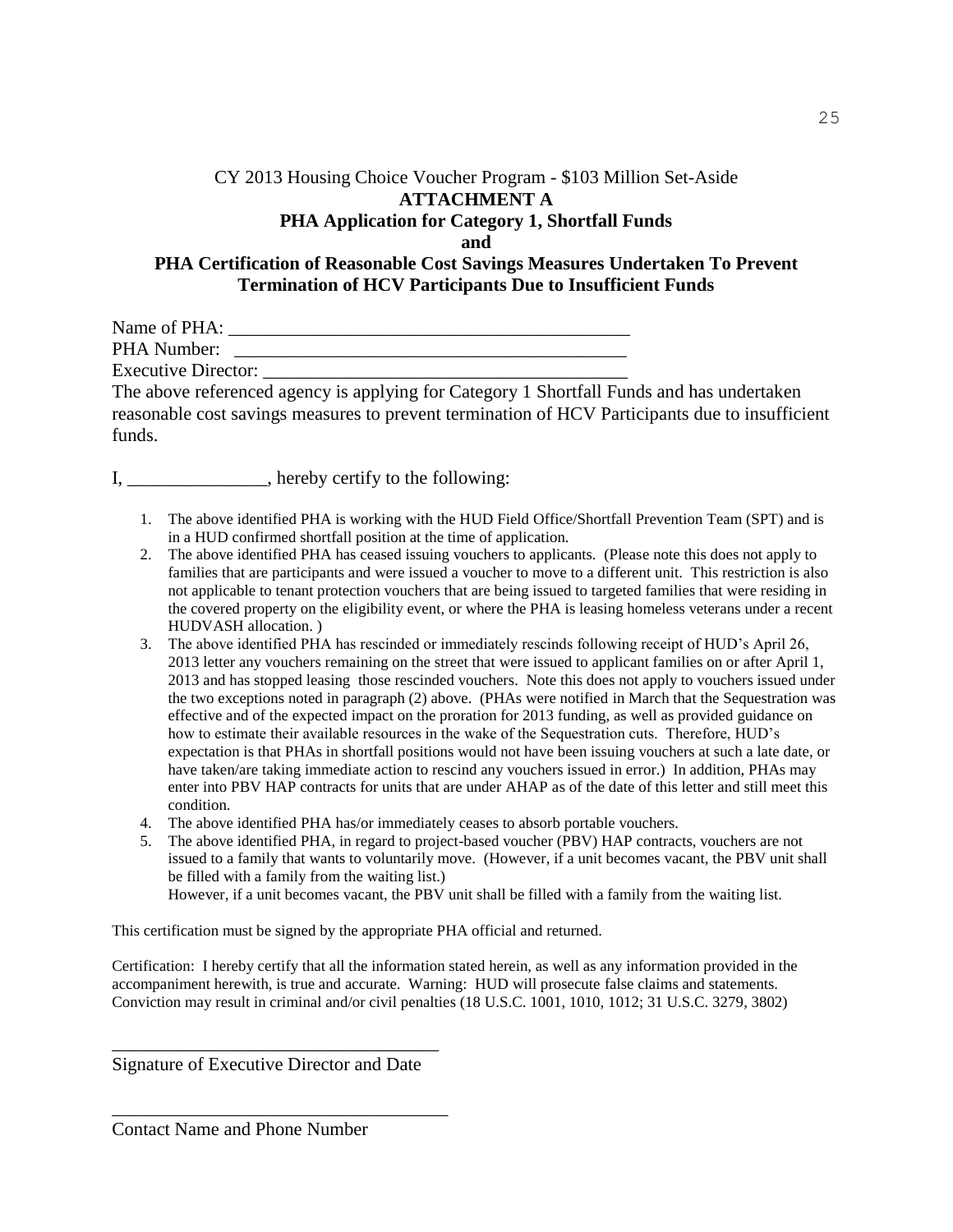CY 2013 Housing Choice Voucher Program

**ATTACHMENT B – Application for \$103 Million Set-Aside for Category(ies) 2a – Unforeseen Circumstances; 2b – Portability; 3 – Project Based Vouchers and/or; 4 HUD-VASH**

Name of PHA: \_\_\_\_\_\_\_\_\_\_\_\_\_\_\_\_\_\_\_\_\_\_\_\_\_\_\_\_\_\_\_\_\_\_\_\_\_\_\_\_\_\_\_ PHA Number: \_\_\_\_\_\_\_\_\_\_\_\_\_\_\_\_\_\_\_\_\_\_\_\_\_\_\_\_\_\_\_\_\_\_\_\_\_\_\_\_\_\_ Executive Director: \_\_\_\_\_\_\_\_\_\_\_\_\_\_\_\_\_\_\_\_\_\_\_\_\_\_\_\_\_\_\_\_\_\_\_\_\_\_\_

### **CHECK ALL BOXES THAT APPLY**

\_\_\_\_\_\_ **Category 2a**: **Unforeseen Circumstances**.

\_\_\_\_\_\_ **Category 2b**: **Portability**.

**\_\_\_\_\_\_Category 3**: **Project Based Vouchers**

**\_\_\_\_\_\_ Category 4: HUD-VASH.**

**Documentation requirements for each of the above categories are contained in Paragraph 13 of this Notice.** 

#### **This certification must be signed by the appropriate PHA official and returned**.

**Certification**: I hereby certify that all the information stated herein, as well as any information provided in the accompaniment herewith, is true and accurate. Warning: HUD will prosecute false claims and statements. Conviction may result in criminal and/or civil penalties (18 U.S.C. 1001, 1010, 1012; 31 U.S.C. 3279, 3802)

\_\_\_\_\_\_\_\_\_\_\_\_\_\_\_\_\_\_\_\_\_\_\_\_\_\_\_\_\_\_\_\_\_\_\_ Signature of Executive Director and Date

\_\_\_\_\_\_\_\_\_\_\_\_\_\_\_\_\_\_\_\_\_\_\_\_\_\_\_\_\_\_\_\_\_\_\_\_

Contact Name and Phone Number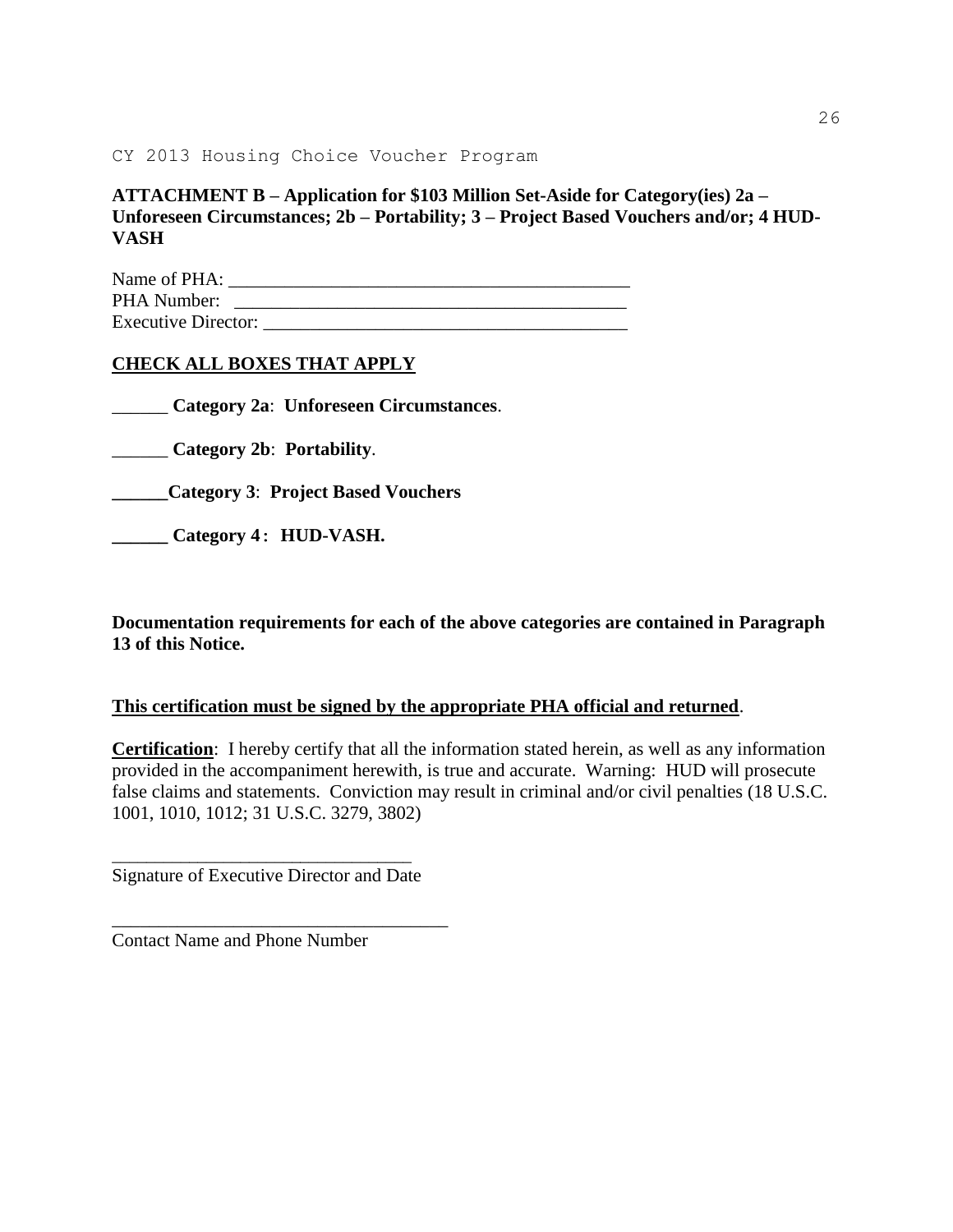CY 2013 Housing Choice Voucher Program - \$103 Million Set-Aside

# **Attachment C - Project-Based Commitment Data - Calendar Year 2012**

| <b>HA Number</b> |  |
|------------------|--|
| <b>HA Name</b>   |  |

#### **PROJECT-BASED COMMITMENTS**

**If the PHA had project-based (PB) commitments during CY 2012 for which vouchers were withheld from leasing, the PHA must report for each month the number of vouchers withheld from leasing.**

### *The PHA must complete a separate Attachment C for each PB commitment.*

|                               | NUMBER OF VOUCHERS WITHHELD FOR THIS PROJECT BASED COMMITMENT ONLY |             |             |             |             |              |              |             |              |             |                    |                    |
|-------------------------------|--------------------------------------------------------------------|-------------|-------------|-------------|-------------|--------------|--------------|-------------|--------------|-------------|--------------------|--------------------|
| <b>Project Identification</b> | Jan<br>2012                                                        | Feb<br>2012 | Mar<br>2012 | Apr<br>2012 | Mav<br>2012 | June<br>2012 | July<br>2012 | Aug<br>2012 | Sept<br>2012 | Oct<br>2012 | <b>Nov</b><br>2012 | <b>Dec</b><br>2012 |
|                               |                                                                    |             |             |             |             |              |              |             |              |             |                    |                    |
|                               |                                                                    |             |             |             |             |              |              |             |              |             |                    |                    |
|                               |                                                                    |             |             |             |             |              |              |             |              |             |                    |                    |

**PHA Certification: I hereby certify that all information stated herein, as well as any information provided in the accompaniment herewith, is true and accurate. Warning: HUD will prosecute false claims and statements. Convictions may result in criminal and/or civil penalties. (18 U.S.C. 1001, 1010, 1012, U.S.C. 3729, 3802)**

Executive Director Signature Date Date **Date** PHA Contact

\_\_\_\_\_\_\_\_\_\_\_\_\_\_\_\_\_\_\_\_\_\_\_\_\_\_\_\_\_\_\_\_\_\_\_\_\_\_\_\_\_\_\_\_\_\_\_\_\_\_\_\_\_\_ \_\_\_\_\_\_\_\_\_\_\_\_\_\_\_\_\_\_\_\_\_\_\_\_\_\_\_\_\_\_\_\_\_\_\_\_\_

 $\Box$ 

Executive Director Name **Phone Number** Phone Number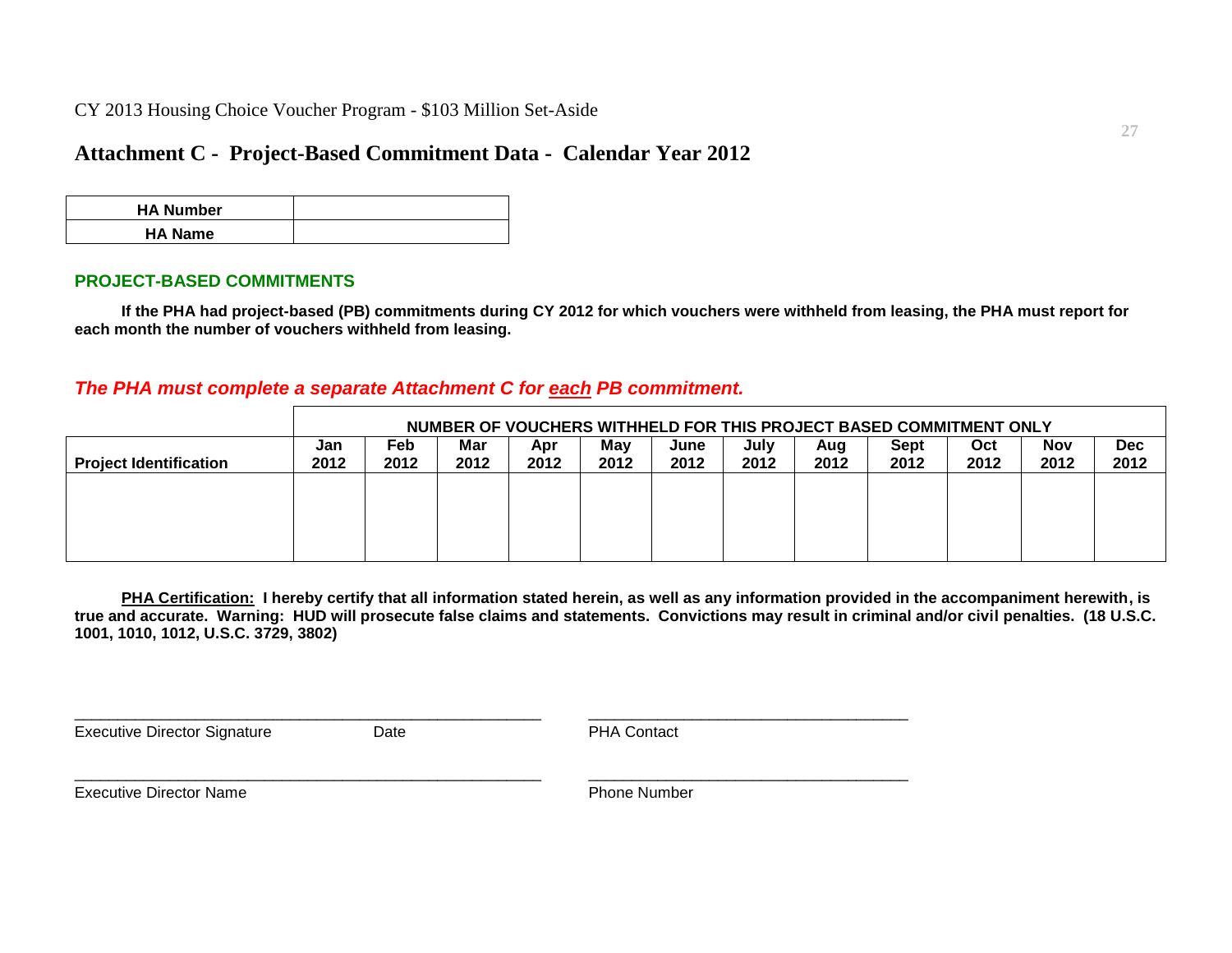**ATTACHMENT D - \$103 MILLION SET-ASIDE - PBV DATA - (Page 1 of 2)**

#### **NOTE: PLEASE COMPLETE ATT D FOR EACH PROJECT FOR WHICH PBV SET-ASIDE FUNDING IS BEING REQUESTED**

| PHA#:                                                  |                 |                      |          | <b>PHA NAME:</b>               |                   |          |                                                                                                                               |                                                |               |               |               |               |
|--------------------------------------------------------|-----------------|----------------------|----------|--------------------------------|-------------------|----------|-------------------------------------------------------------------------------------------------------------------------------|------------------------------------------------|---------------|---------------|---------------|---------------|
| $\#$<br>of                                             | <b>PROJECTS</b> |                      |          |                                |                   |          | <b>PROJECT NAME:</b>                                                                                                          |                                                |               |               |               |               |
| <b>PROJECT TYPE:</b>                                   |                 |                      |          | NEW CONSTRUCTION:              |                   |          |                                                                                                                               | <b>REHABILITATION:</b>                         |               |               |               |               |
| NOTE: EXISTING HOUSING IS INELIGIBLE FOR THIS CATEGORY |                 |                      |          |                                |                   |          |                                                                                                                               |                                                |               |               |               |               |
| <b>INFORMATION ON AHAP:</b>                            |                 |                      |          | <b>EFFECTIVE DATE OF AHAP:</b> |                   |          | #OF DAYS FROM EFFECTIVE DATE OF HAP TO PROJECT COMPLETION DATE:<br>END DATE (DATE OF NEW CONSTRUCTION/REHAB COMPLETION DATE): |                                                |               |               |               |               |
| <b>PERIOD</b><br><b>ALLOWED:</b><br># OF UNITS:        | $Jan-12$        | <b>Feb-12</b>        | $Mar-12$ | $Apr-12$                       | $May-12$          | $Jun-12$ | $Jul-12$                                                                                                                      | Aug- $12$                                      | <b>Sep-12</b> | <b>Oct-12</b> | <b>Nov-12</b> | <b>Dec-12</b> |
| <b>UNIT SIZE</b>                                       |                 | <b>CONTRACT RENT</b> |          |                                | <b>GROSS RENT</b> |          |                                                                                                                               | UTILITIES INCLUDED IN GROSS<br><b>RENT Y/N</b> |               |               |               | # OF UNITS    |
|                                                        | <b>BEDROOM</b>  |                      |          |                                |                   |          |                                                                                                                               |                                                |               |               |               |               |
|                                                        | <b>BEDROOM</b>  |                      |          |                                |                   |          |                                                                                                                               |                                                |               |               |               |               |